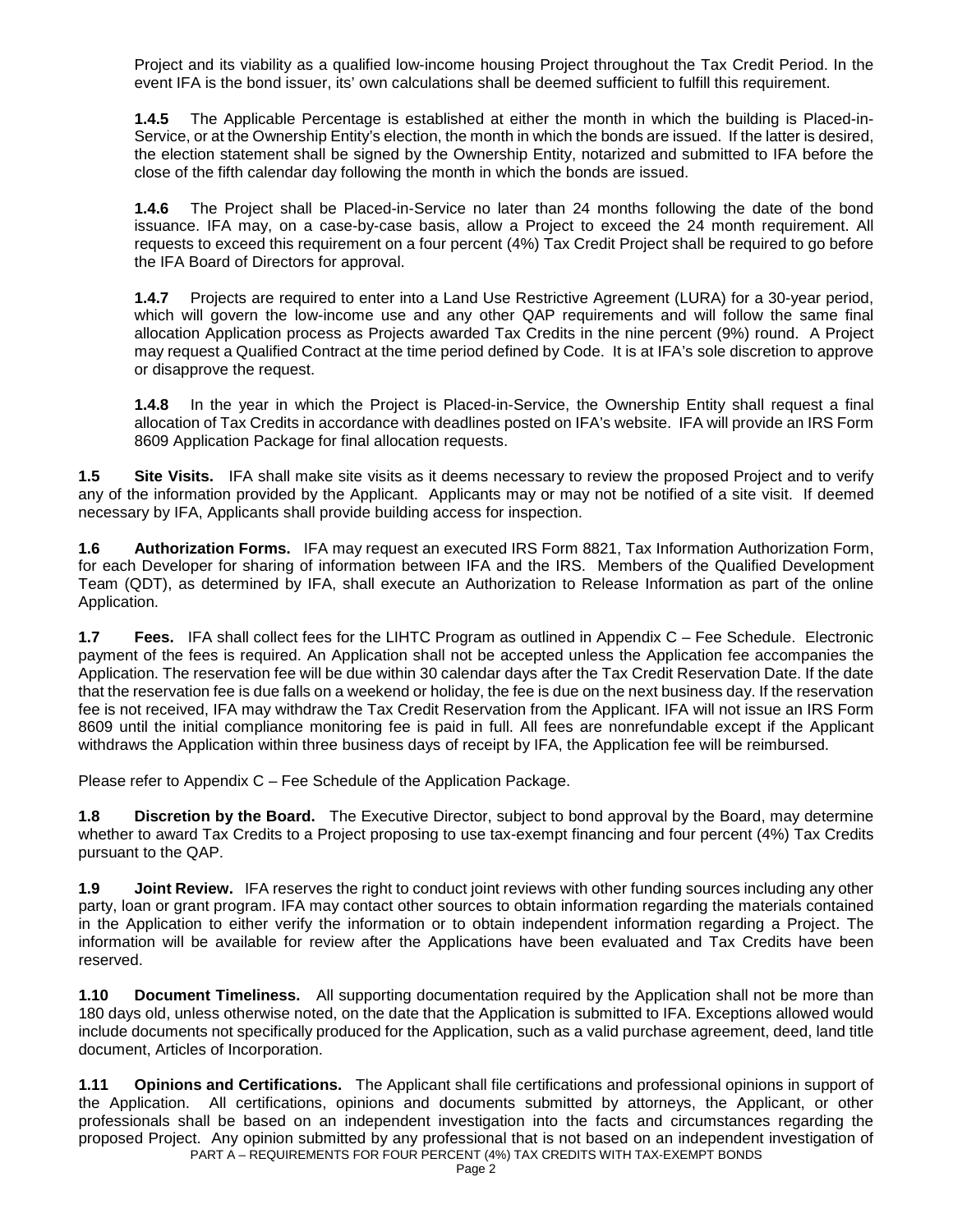the facts and circumstances of a proposed Project will not be accepted. All certifications shall be in the form specified by IFA. The certifications shall be made under penalty of perjury.

**1.12 Ownership of and Costs Associated with Applications.** IFA shall become the owner of the Application. IFA is not responsible for any costs incurred by the Applicant.

number of the Prevan authorized by the Application to the president to the present of the president in the prevant to the president in the president in the president in the exert in the event if A replication. The constrai **1.13 Public Information.** The contents of all Applications shall be placed in the public domain and be opened to review by interested parties subject to the provisions of Iowa Code Chapter 22. IFA may treat all information submitted by the Applicant as a public record unless the Applicant properly requests that the information be treated as confidential information at the time the Application is submitted. Any request for confidential treatment of information shall be included in a cover letter with the Application and shall enumerate the specific grounds in Iowa Code Chapter 22 or other provisions of law that support treatment of the material as confidential and shall indicate why disclosure is not in the best interest of the public. The request shall also include the name, address, and telephone number of the Person authorized by the Applicant to respond to any inquiries by IFA concerning the confidential status of the materials. In the event IFA receives a request for the release of information that includes material the Applicant has marked as confidential, IFA shall provide a written notice to the Applicant regarding the request. Unless otherwise directed by a court of competent jurisdiction, IFA will release the requested information within 20 days after providing the written notice of the request to the Applicant. The Applicant's failure to request confidential treatment of material pursuant to this Section may be deemed by IFA as a waiver of any right to confidentiality.

**1.14 Qualified Residential Rental Property.** The Applicant shall certify that the Project as proposed is a Qualified Residential Rental Property. IFA reserves the right to require the Applicant to supply a legal opinion that the Project as proposed is a Qualified Residential Rental Property.

**1.15 Prohibition of Applying Within the Initial 15-Year Compliance Period.** Once a Project has been issued an IRS Form 8609, the Project is prohibited from applying for LIHTC credits until after the 15th year has been completed (of the initial 15 year Compliance Period).

#### **SECTION 2. UNDERWRITING**

The Applicant shall demonstrate that the Project is financially feasible and viable using the least amount of Tax Credits. Underwriting will be completed by IFA during the Application review process. IFA may adjust the amount of Tax Credits based upon the underwriting. Underwriting shall be completed for a Project prior to the time a reservation is awarded and before an IRS Form 8609 is issued. The pro forma cash flow is part of the Application. If a gap in financing is discovered after underwriting the Project, the gap may be filled from no more than sixty-five percent (65%) of the Developer's Fee. IFA may require the Applicant to provide annual financial statements or credit reports for the Project Developer.

The Applicant shall provide information regarding loans, grants, equity contributions, the anticipated value received from syndicators, equity partners or private funding sources for the Tax Credits.

The following minimum financial underwriting requirements apply to all Projects. Projects that cannot meet the minimum requirements, as determined by IFA, will not receive Tax Credits.

## **2.1 Underwriting Standards.**

**2.1.1 Escalators.** Projects will be underwritten with income escalating at a minimum of two percent (2%) and operating expenses escalating at a minimum of three percent (3%), with a minimum spread of one percent (1%) required between the income and expense escalators. Management fees will escalate at the same rate as income.

**2.1.2 Vacancy Rate Standards.** Projects will be underwritten at a seven percent (7%) vacancy rate. Projects with 25 Units or less will be underwritten at a ten percent (10%) vacancy rate. IFA will allow a five percent (5%) vacancy rate if the Property has maintained a ninety-five percent (95%) or higher annual occupancy rate for the previous three years, and is currently occupied at a minimum of ninety-five percent (95%).

**2.1.3 Debt Service Coverage Ratio (DSCR) Standards.** All Projects DSCR between 1.15 and 1.70 DSCR for the first 15 years. Existing debt that will be assumed by the Ownership Entity shall be disclosed in the threshold Application.

PART A – REQUIREMENTS FOR FOUR PERCENT (4%) TAX CREDITS WITH TAX-EXEMPT BONDS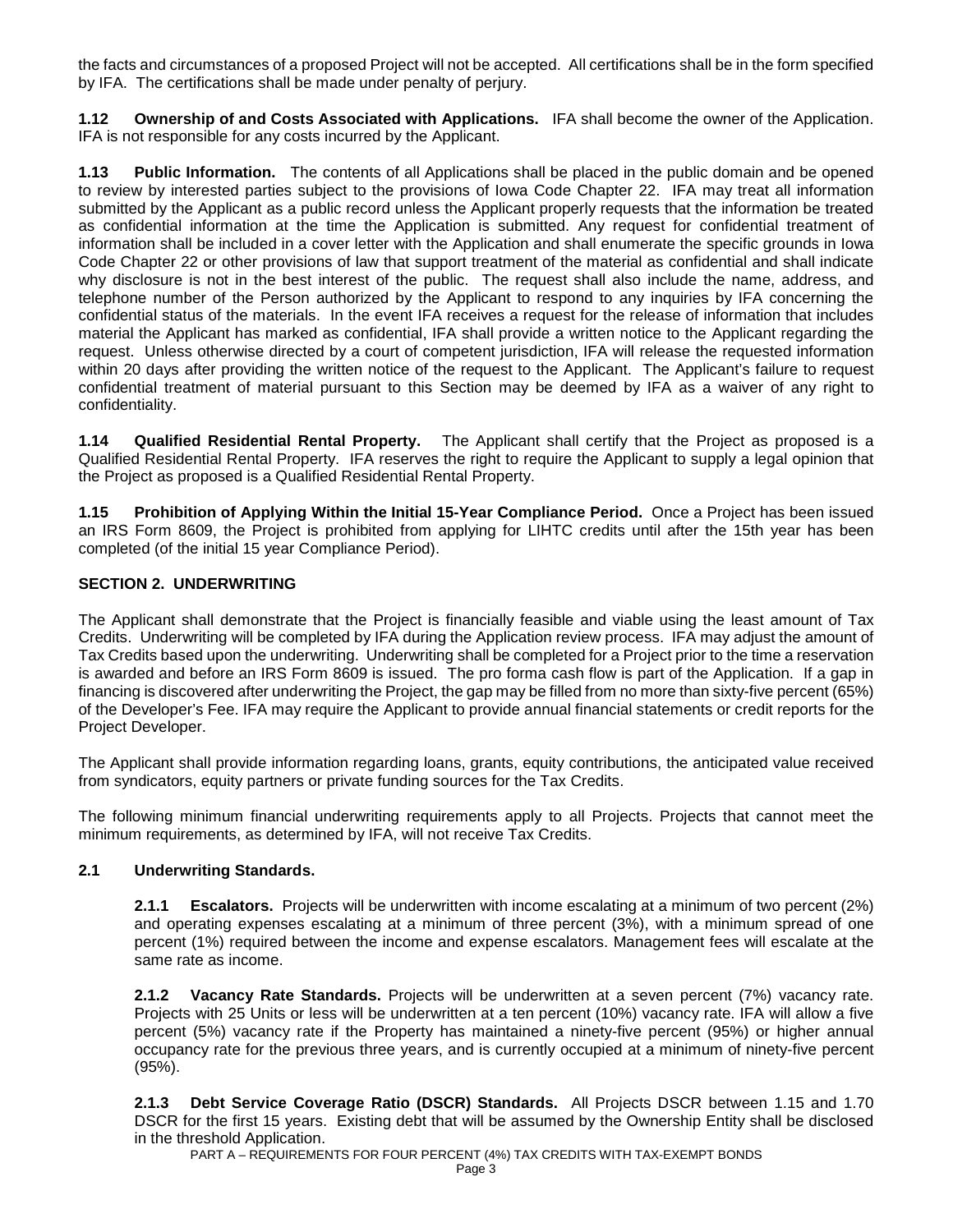**2.1.4 Interest Rates.** IFA reserves the right to underwrite the Project at current market interest rates.

**2.1.5 Amortization Schedule.** IFA will underwrite using a 30-year minimum amortization on the first mortgage debt.

**2.1.6 Existing Reserve Accounts.** Cash from Project reserve accounts transferred to the Ownership Entity with the acquisition of a Project shall not be allowed in eligible basis.

**2.1.7 Net Rent Increases.** IFA shall limit net rent increases to a maximum of four percent (4%) per Unit, between the Threshold Application and the IRS Form 8609 Application unless the Project has an executed Federal Project-Based Rental Assistance Contract.

**2.1.8 Historic Tax Credits.** Applicants shall use the maximum amount of state and federal historic tax credits as awarded by the appropriate allocating agency as a funding source. Applicants shall not create a sub recipient of the Federal Historic Tax Credits in order to become eligible for more Tax Credits.

**2.1.8.1 State Historic Tax Credits (SHTCs).** State Historic Tax Credits may be listed as a source of funds, provided that the Applicant can demonstrate that the equity received from these credits will be received prior to the issuance of the IRS Form 8609. If the Applicant does not have a commitment for State Historic Tax Credits, a General Partner loan commitment is required.

#### **2.2 Operating and Replacement Reserves.**

**I.8** Historic Tax Credits, Applicants shall use the maximum amount of state and federal historic<br>
ans waveled by the appropiate allocating agency as a funding paper) and the media of the Federal shall not cred<br>
credit of **2.2.1 Operating Reserve.** The operating reserve will be the greater of: (1) \$1,500 per Unit; or (2) six months of debt service, operating expenses and real estate taxes. At the time of the issuance of the IRS Form 8609, the operating reserve cannot exceed eight months of debt service, operating expenses and real estate taxes. The operating reserve shall be in place for the first 15 years and be used solely to cover operating deficits. The Applicant shall include a narrative explaining how the operating reserve will be established. The operating reserve shall be fully funded within six months from the date IFA sent the IRS Form 8609 to the Ownership Entity.

**2.2.1.1** The operating reserve can be funded by deferring the Developer's fees of the Project.

**2.2.1.2** The Ownership Entity may fund the operating reserve using an irrevocable letter of credit. The letter of credit will be released after the end of the 15-year period described in Section 2.2.1 – Operating Reserve. If a letter of credit is used, the proceeds shall not be included in the Project costs. The fees associated with obtaining the letter of credit may be included in Project costs.

**2.2.1.3** The requirement for the operating reserve is a compliance issue and may be satisfied using the terms and conditions of the operating reserve required by lenders or other funders financing the Project, provided the reserve is equal to or greater than the reserve required by Section 2.2.1 – Operating Reserve. Applicants shall submit to IFA a verification that the terms and conditions of the operating reserve required by lenders or other funders financing the Project has or will be satisfied at the time a building is Placed-in-Service. If the operating reserve will be established with the final equity payment, a letter from the syndicator or investor will be required.

**2.2.2 Replacement Reserve.** All Family Projects shall budget replacement reserves of \$425 per Unit per year escalating at the same rate as operating expenses. All Older Persons Projects shall budget replacement reserves of \$325 per Unit per year escalating at the same rate as operating expenses.

**2.2.2.1** The Application will include a narrative explaining how the replacement reserve will be escrowed and used only for the replacement of capital components of the Project. The replacement reserve shall be shown on the pro forma.

**2.2.2.2** The requirement for the replacement reserve is a compliance issue and may be satisfied using the terms and conditions of the replacement reserve required by lenders or other funders financing the Project provided the reserve is equal to or greater than the reserve required by Section 2.2.2 – Replacement Reserves. Applicants are required to submit to IFA a verification that the terms and conditions of the replacement reserve required by lenders or other funders financing the Project has or will be satisfied at the time a building is Placed-in-Service.

PART A – REQUIREMENTS FOR FOUR PERCENT (4%) TAX CREDITS WITH TAX-EXEMPT BONDS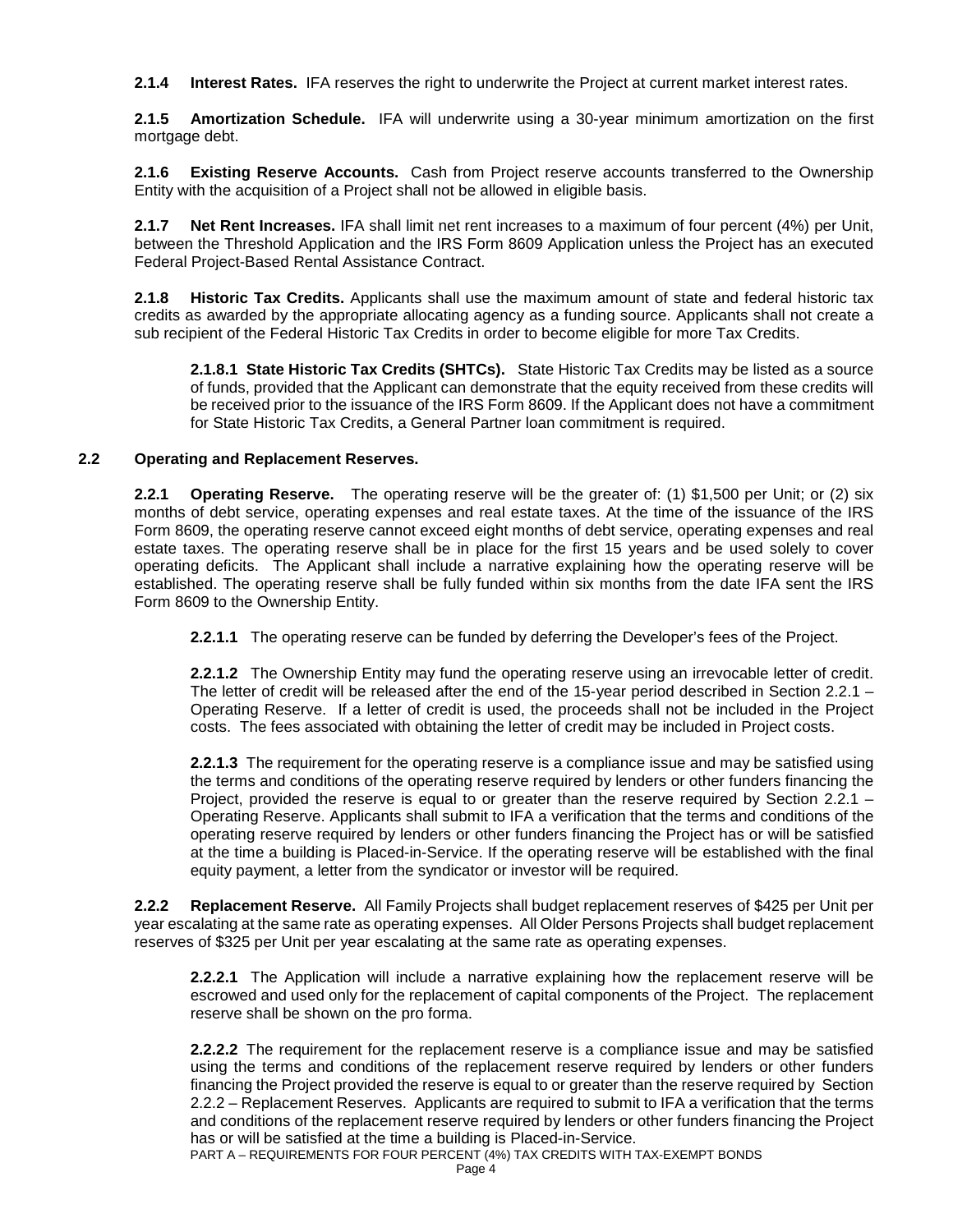**2.3 Deferred Developer Fees.** Developer fees can be deferred to cover a gap in funding sources as long as: (1) the entire amount will be paid within 15 years and meets the standards required by the IRS to stay in basis; and (2) the deferred portion does not exceed sixty-five percent (65 %) of the total amount as of the full Application. If the deferred Developer fee cannot be paid within 15 years, IFA will consider the unpaid amount to be a Developer contribution to the Project. Each of these will be determined by IFA. Nonprofit organizations shall include a resolution from their Board of Directors allowing such a deferred payment obligation to the Project. The deferred Developer fee shall be paid from the net cash flow and not be calculated into the minimum Debt Service Coverage Ratio.

## **2.4 Financing Commitment.**

**2.4.1 Construction and Permanent Financing.** The Applicant shall provide a letter of intent for construction and permanent financing from a lending institutions on the institution's letterhead. The permanent financing commitment letter shall clearly state the term of the loan, the fixed interest rate, the amortization period, fees, prepayment penalties, anticipated security interest in the Property and lien position.

**2.4.2 Other Financing.** For all other sources, a commitment for funding shall be made in advance. This includes existing grants, loans, tax credits, etc. Documentation that specifies the value of the commitment, the purpose the funds can be used for, and time limitations related to the commitment shall be provided from the entity making the commitment. The Owner contribution letter shall be an unconditional and non-expiring commitment to the Project.

**2.4.3. Other Commitments.** For tax increment financing, tax abatement and Urban Revitalization Tax Exemption (URTE), a resolution adopted by the city council that allows the creation of a TIF district or an URTE, subject to the Project being awarded Tax Credits, is required.

**2.4.4 General Partner Contribution.** A minimum required contribution of \$100 by the General Partner/managing member shall be included in the funding sources in the Application.

**2.4.5 Operating Income During Construction.** Acquisition/Rehab Projects shall include an estimate of the Project's operating income during construction as a funding source.

**2.4.6 Financing for Paved Roads.** If the path from the proposed Property entrance to a paved road is de minimis, as determined solely at IFA's discretion, then the Applicant will be allowed to provide a binding commitment for both the construction and financing of the paved road, using funds outside of the Tax Credit development budget. The cost of construction of the paved road shall not be included in the Project costs, and the construction of the paved road shall be completed prior to the issuance of an IRS Form 8609. The Ownership Entity cannot be financially obligated for the cost of the road.

monetal francing communiment letter shall clearly standant en the local final for the branching moment francing commitment letter shall clearly state the term of the local fine fored interest rate, and the moment for the c **2.4.7 Financing for Utilities.** The Applicant shall certify that all Utilities are or will be physically available to and have adequate capacity for the proposed Project. If Utilities are not available to the site on the date the Application is submitted, the Applicant shall supply adequate evidence that demonstrates that the Utilities will be available by start of construction. This evidence shall include the appropriate funding source the Applicant will utilize for the Utility extension. Any charges for the extension of services that are not normal extensions may not be included in Eligible Basis. Utilities shall be available at the site prior to the issuance of an IRS Form 8609. The site plans shall clearly show the locations of existing Utilities to the site. The Application shall verify the Utilities are adequate to serve the Project or shall provide costs to upgrade in the Scope of Work.

## **2.5 Developer, Builder and Other Fees.**

**2.5.1 Developer Fees.** Developer fees (including overhead and profit, Consultant Fees) shall not exceed the percentages described below. For new construction, the Developer's Fee is calculated as a percentage of Total Project Costs minus land, Developer's Fee, Developer's overhead and profit, Consultant Fees and Project reserves. Fees paid to parties who have an Identity of Interest shall be fully disclosed, and at IFA's discretion, will be included in the allowable Developer fee. For acquisition/rehabilitation or rehabilitation Projects, the Developer's fee is listed in the schedule below. The fees will be limited to the lesser of the calculations using the total development costs or the Unit cost cap as follows: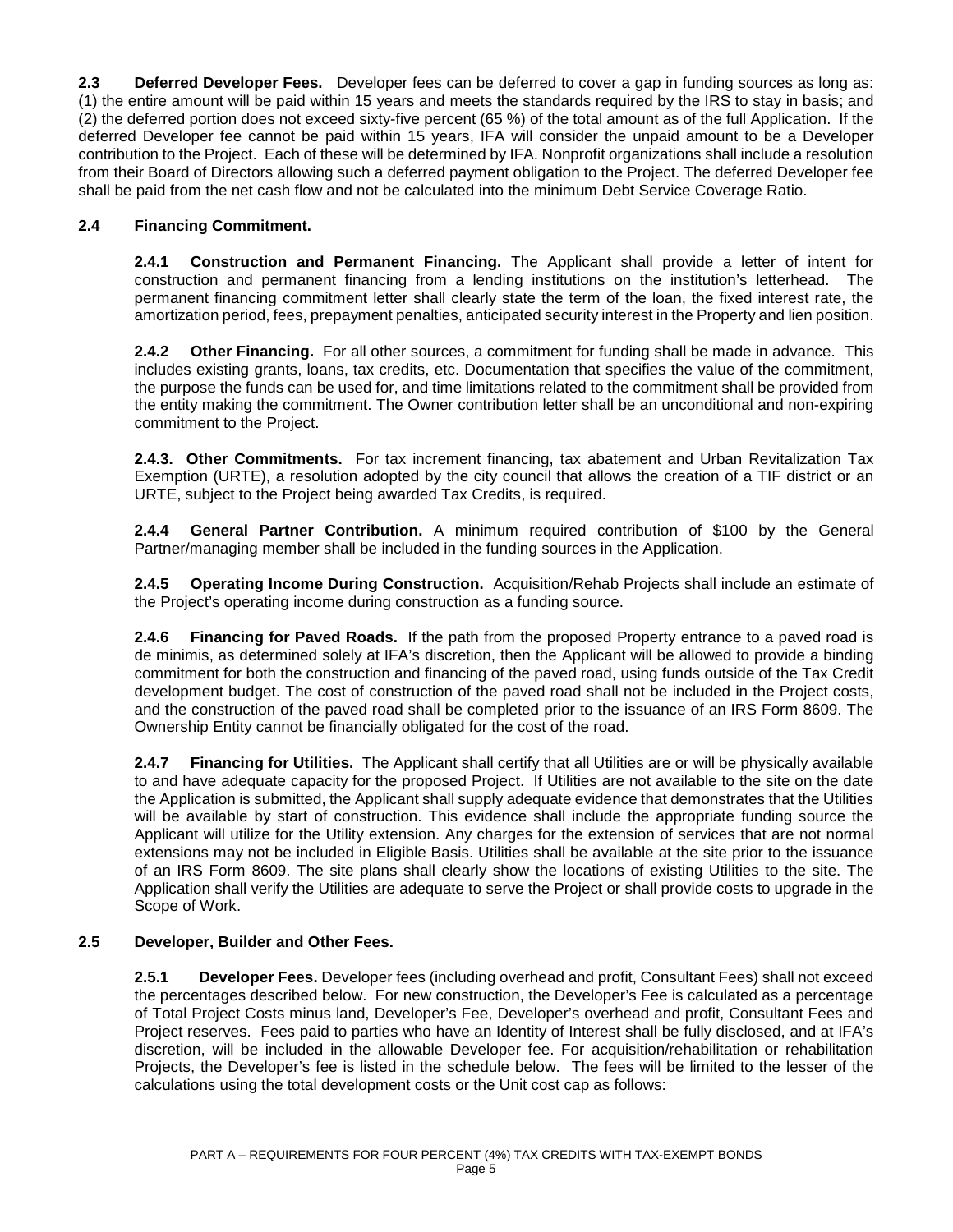| <b>Total Development Costs</b>              |                   |  |  |
|---------------------------------------------|-------------------|--|--|
| <b>Project Type</b>                         | <b>Fee Limit</b>  |  |  |
| <b>New Construction Projects:</b>           |                   |  |  |
| First 36 Units within the Project           | Not to exceed 14% |  |  |
| Remaining Units within the Project above 36 | Not to exceed 12% |  |  |

| <b>Acquisition/Rehabilitation or Rehabilitation Projects:</b>                                                                       |                                                                                                                                                                                                                             |  |  |  |
|-------------------------------------------------------------------------------------------------------------------------------------|-----------------------------------------------------------------------------------------------------------------------------------------------------------------------------------------------------------------------------|--|--|--|
| Rehabilitation Portion of Acq/Rehab or Rehab  <br>Projects, including Adaptive Reuse, Historic, and<br><b>Preservation Projects</b> | The following percentages are based on the the<br>Total Project Costs minus land, building purchase<br>(existing structures), Developer' Fee, Developer's<br>overhead and profit, Consultant Fees, and Project<br>reserves. |  |  |  |
| First 36 Units within the Project                                                                                                   | Not to exceed fifteen percent (15%)                                                                                                                                                                                         |  |  |  |
| Remaining Units within the Project above 36                                                                                         | Not to exceed thirteen percent (13%)                                                                                                                                                                                        |  |  |  |

Acquisition Portion of Acq/Rehab Projects, including Adaptive Reuse, Historic, and Preservation Projects Not to exceed 5% of the purchase cost of the buildings (existing structures).

| <b>Unit Cost Cap</b> |                |            |            |            |
|----------------------|----------------|------------|------------|------------|
| <b>Studio</b>        | <b>Bedroom</b> | 2 Bedrooms | 3 Bedrooms | 4 Bedrooms |
| \$162,290            | \$182.450      | \$221,600  | \$268,520  | \$287,610  |

**2.5.2 Builder and General Contractor Fees.** Builder and general contractor fees will be limited to a total of twelve percent (12%) of the Hard Construction Costs. This fee is limited to ten percent (10%) of Hard Construction Costs if an Identity of Interest exists between the Owner, the builder and general contractor.

**2.5.3 Professional and Other Fees.** IFA reserves the right to limit professional fees and other fees related to services rendered to the Project. Fees paid to parties who have an Identity of Interest shall be fully disclosed, and at IFA's discretion, will be included in the allowable Developer fee.

**2.6 Subsidy Layering Review.** If the Project loan will be FHA-insured, IFA shall complete a HUD-required subsidy-layering review to assure that the Project complies with HUD guidelines pursuant to Section 911 of the 1992 Housing and Community Development Act (combining Tax Credits with HUD assistance).

**2.7 Special Considerations for Projects Located in Qualified Census Tracts (QCT) and Difficult Development Areas (DDA).** The Code allows the possibility of receiving a Tax Credit Reservation boost of thirty percent (30%) for areas defined by HUD as a QCT or DDA. Applicants may request the higher basis, but IFA reserves the right to determine the Tax Credit Allocation amount required for feasible development. Refer to Appendix B - QCTs & DDAs of the Application Package.

inst 36 Units within the Project<br>
Theorem and profit, Consultant Fees, and Project<br>
Tensining Units within the Project above 36<br>
Not to exceed this<br>
necessarily and Notice Consulting (Not to exceed the precent (13%)<br>
cqual **2.7.1 Community Service Facility.** Tax Credits may be awarded to that portion of the building used as a Community Service Facility, not in excess of ten percent (10%) of the total Eligible Basis, if the building is located within a QCT. A "Community Service Facility" may include childcare, workforce development, healthcare, etc., and shall be designed primarily to serve individuals whose income is sixty percent (60%) or less of AMI.

**2.8 Minimum Set-Aside Elections.** The Applicant shall make a minimum set-aside election of income and rent levels of those listed below.

Any Owner election made in regards to the minimum set-aside election requirement for a qualified low-income housing project under IRC Section 42(g) is irrevocable once made in the Threshold Application.

If a Project fails to meet its Owner-elected minimum set-aside standard at the end of a year, it is not a qualified lowincome housing project for the year under IRC Section 42(g)(1)(C) and this noncompliance must be reported on IRS Form 8823. The Owner may be subject to the loss of Tax Credits.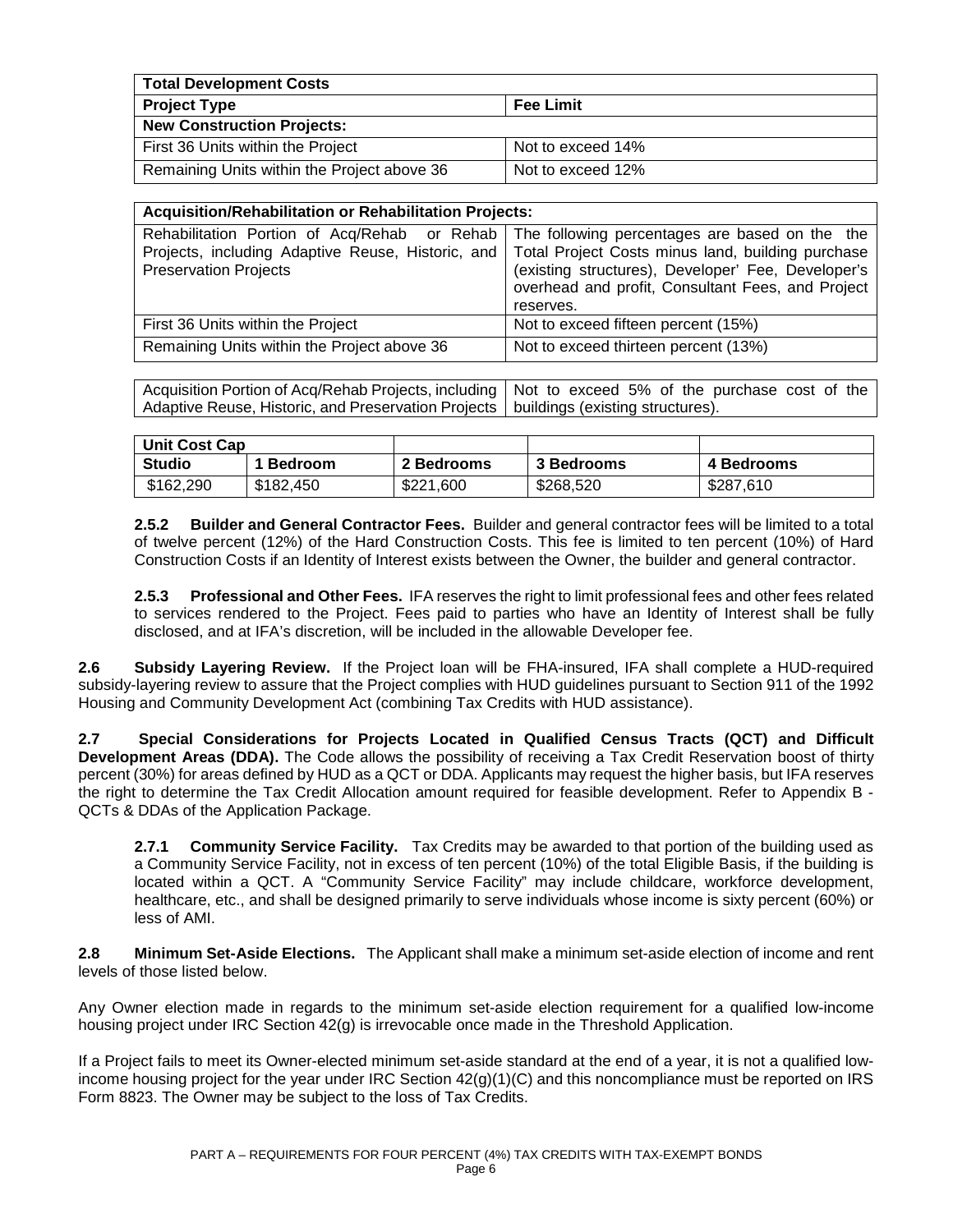**2.8.1 20-50 Test.** At a minimum twenty percent (20%) or more of the residential Units in a Project are both rent-restricted and occupied by individuals whose income is fifty percent (50%) or less of AMI; or

**2.8.2 40-60 Test.** At a minimum forty percent (40%) or more of the residential Units in a Project are both rent restricted and occupied by individuals whose income is sixty percent (60%) or less of AMI); or

**2.8.3 Average Income Test (Income Averaging).** At a minimum forty percent (40%) or more of the residential Units in a Project serve households earning as much as eighty percent (80%) AMI, as long as the average income/rent limit in the property is sixty percent (60%) or less of AMI.

## **SECTION 3. THRESHOLD REQUIREMENTS - ALL DEVELOPERS\OWNERSHIP ENTITIES**

To be considered for a Tax Credit Reservation, a Project shall demonstrate that it meets the requirements described in this Section.

**3.1 Complete Application.** In order for IFA to review an Application fairly and accurately, it shall be complete. If there is not adequate information provided to review the Application, and upon request from IFA to the Applicant, adequate information is not submitted, then IFA shall reject the Application.

**3.2 Qualified Development Team.** The Applicant is required to identify the Qualified Development Team (QDT) and to provide a narrative describing the function of each mandatory member of the QDT. The narrative shall explain how the QDT possesses the necessary experience to successfully complete the proposed Project and all other projects under construction, and that it has developed projects of comparable size and financing complexity.

Moted Application. In order for FA to revive an Application and the R media of the R media of the R media of the R media of the R media of the R media of the R media of the R media of the R media of the R media of the R me The qualifications of the QDT will be evaluated again at the reservation of Tax Credits and the Tax Credit Reservation may be revoked, at the sole discretion of IFA, if the QDT is not qualified to successfully complete the proposed Project. The management company/manager shall have at least three years of Section 42 management experience and are currently managing a Section 42 Property. IFA reserves the right to request the audited financials of the management company.

IFA may require a financial background check of the Project Developer, General Partner/managing member, and the management company, or the Affiliates of any of the foregoing. If the background check discloses any financial difficulties, risks or similar matters that IFA believes might substantially impair or harm the successful development and operation of the Project as a qualified low-income housing Project, IFA may:

- 1. Refuse to allow the QDT member to participate in the Tax Credit Program; and/or
- 2. Reject or disqualify an Application and cancel any Tax Credit Reservation: and/or
- 3. Demand additional assurances that the development, ownership, operation or management of the Project will not be impaired or harmed (such as performance bonds, pledging unencumbered assets as security, opinions of financial solvency by an independent certified public accountant, or such other assurances as determined by IFA).

**3.2.1 Tax Credit Investor.** A Project with a Tax Credit investor who has an Identity of Interest with an Owner Representative of the Project shall have a third party asset manager that is pre-approved by the IFA LIHTC Manager. A direct investor shall have a LIHTC asset management department with at least three years' experience.

**3.2.2 Returning or New Developer in Iowa.** If the Developer has not submitted an Application to IFA in the previous three nine percent (9%) LIHTC rounds or a four percent (4%) Application in the previous three calendar years, the Developer shall attend an in person meeting with the LIHTC Manager to review the QAP and the Application process prior to submitting an Application. A new Developer shall complete at least one LIHTC Project in which all LIHTC Units have been leased at least once and has received an IRS Form 8609, in Iowa or any other state, before being allowed to submit a subsequent Application.

**3.3 Location and Site Requirements.** The proposed Project shall be located in an incorporated city at Application submission. The Applicant shall be ready to proceed with the Project by documenting site control and site suitability. Refer to Part C – Threshold Requirements for Building, Construction, Site and Rehabilitation for related requirements.

PART A – REQUIREMENTS FOR FOUR PERCENT (4%) TAX CREDITS WITH TAX-EXEMPT BONDS **3.4 Scattered Sites.** The Applicant shall submit a composite Application reflecting the total of all sites as well as separate site specific exhibits for each site included in the Project. A Scattered Site is a Project where multiple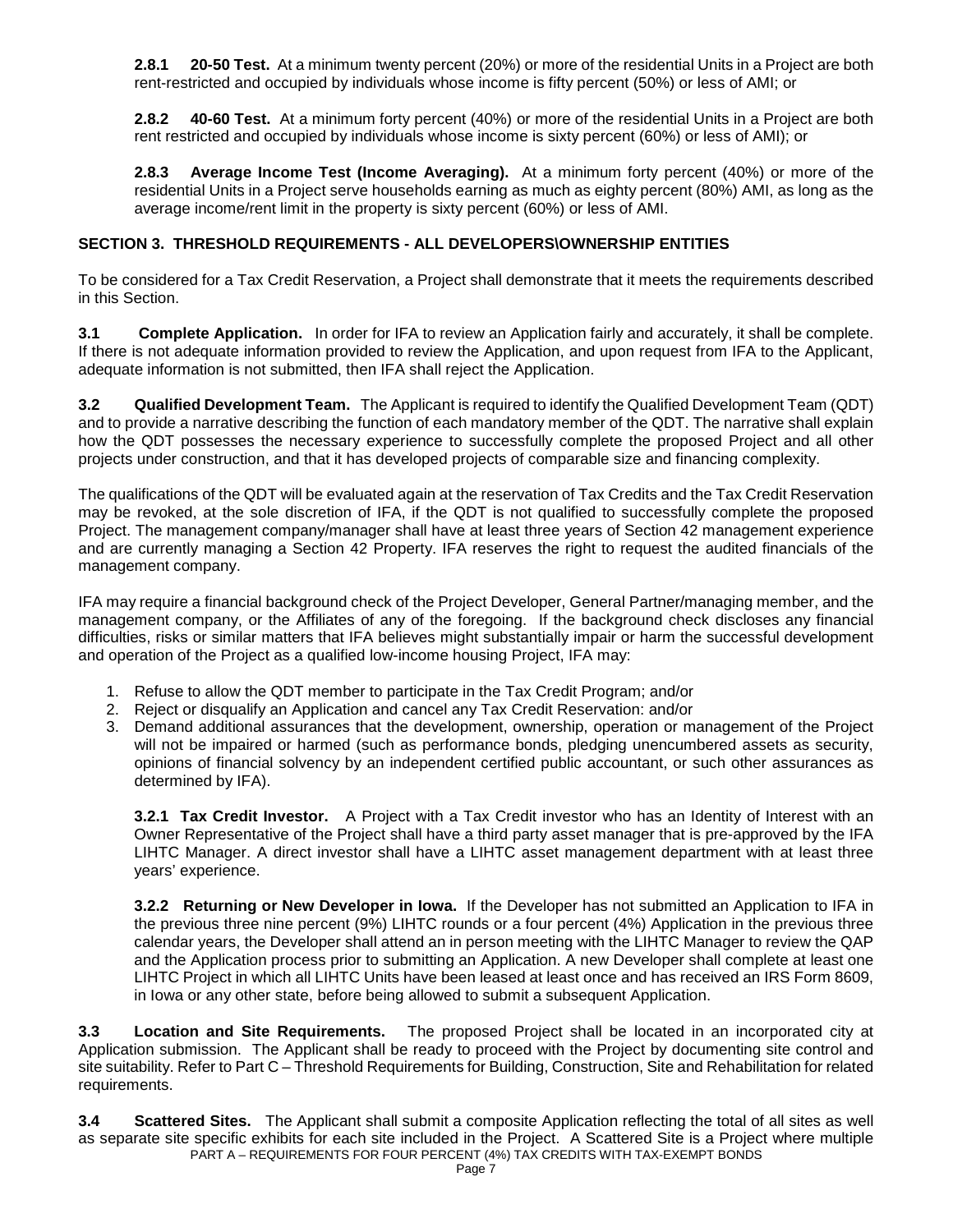buildings with similar Units are not located in proximity to one another, but are owned by the same party and financed under the same agreement(s). A Scattered Site Project may be new construction, acquisition, rehabilitation or a combination of these types. For Scattered Site Projects, all Units shall be qualified LIHTC Units.

**3.5 Adequate Market.** The market study and analysis shall only be used to demonstrate that there is adequate sustained demand for the proposed Project, and that the construction or rehabilitation of the additional affordable Units will not have an adverse impact on the existing affordable Units in the market area.

**3.6 Appraisals.** IFA reserves the right to acquire an appraisal at the Applicant's expense, if reasonable cause exists to question the fair market value of the land and/or buildings acquired.

**3.6.1 Land or Building Acquisition with an Identity of Interest.** For land or buildings which are acquired from a party with an Identity of Interest, at Application submission IFA will commission an appraisal by an MAI certified appraiser who is not a related party and is currently in good standing. The appraisal shall specify an allocation of value between land and buildings.

**3.6.2 Acquisition/Rehab Projects.** For Acquisition/Rehab Projects requesting acquisition credits, at Application submission IFA will commission an appraisal by an MAI certified appraiser who is not a related party and is currently in good standing. The appraisal shall specify an allocation of value between land and buildings.

**3.7 Preliminary Costs and Scope of Work for All Projects.** The Applicant shall provide a Scope of Work for the Project that includes a cost estimate for the Hard Construction Costs. The estimate shall be in the form prescribed by IFA.

Ni entrino any total of the between land but<br>information of visitom of the probability and is currently in good standing. The appraisal shall specified appraisal shall specified appraisal shall specified appraisal shall sp **3.8 Displacement of Residential Tenants.** IFA will accept Applications that have displaced (or will displace) tenants, although involuntary permanent displacement of existing tenants is strongly discouraged. IFA reserves the right to reject any Application that fails to minimize permanent displacement of tenants and/or provide an adequate relocation plan. A formal relocation plan shall be submitted with the Application if the Project scope requires any form of temporary or permanent relocation of existing tenants. The proposed relocation plan shall provide an overview of the need for relocation, a proposed timeline, an estimated budget, and other information as requested in the Application to document that the need for temporary or permanent relocation of existing tenants is adequately addressed. If a federal funding source is used, the most restrictive relocation plan requirements shall be followed.

**3.9 Confirmation of Eligibility—Acquisition/Rehabilitation.** The Applicant is required to confirm eligibility under IRC Section 42(d) (2) (B) (ii) (the 10-year rule) by listing each building address, the date the building was Placed-in-Service by the Applicant from whom the building was or will be acquired, the date the building was or is planned for acquisition by the Applicant, and the number of years between the date the building was last Placed-in-Service and the expected date of acquisition. If the number of years for any building is less than 10 years, the Applicant shall explain any exception under the Internal Revenue Code which would make the building eligible for Tax Credits under IRC Section 42(d)(2)(B)(ii).

**3.10 Rehabilitation Standards.** The Applicant shall provide information regarding Rehabilitation Expenditures for each building as specified in Part  $C - I -$  Rehabilitation Standards.

**3.11 Building Standards.** Preliminary site plan, floor plans and elevations are to be submitted with the Application to IFA for all of the buildings in the proposed development. The Applicant shall meet local, state and federal standards that apply to the Project, and meet IFA's minimum development characteristics. For additional requirements and a list of the minimum development characteristics, refer to Part C – Threshold Requirements for Building, Construction, Site and Rehabilitation.

**3.12 Market Rate Standards.** Market rate single family homes shall not be allowed in any Project. Market rate Units shall be dispersed throughout the property rather than segregated.

**3.13 Senior Projects Standards.** Senior Projects are not allowed anything greater than 2 bedrooms per unit.

**3.14 Next Available Unit Rule.** All buildings that contain residential rental Units shall have at least one Low-Income Unit. The LIHTC Available Unit Rule (AUR) or sometimes referred to as the Next Available Unit Rule (NAUR) shall apply to all buildings in the Project. Each buildings Applicable Fraction shall be maintained throughout the Compliance Period and the Extended Use Period.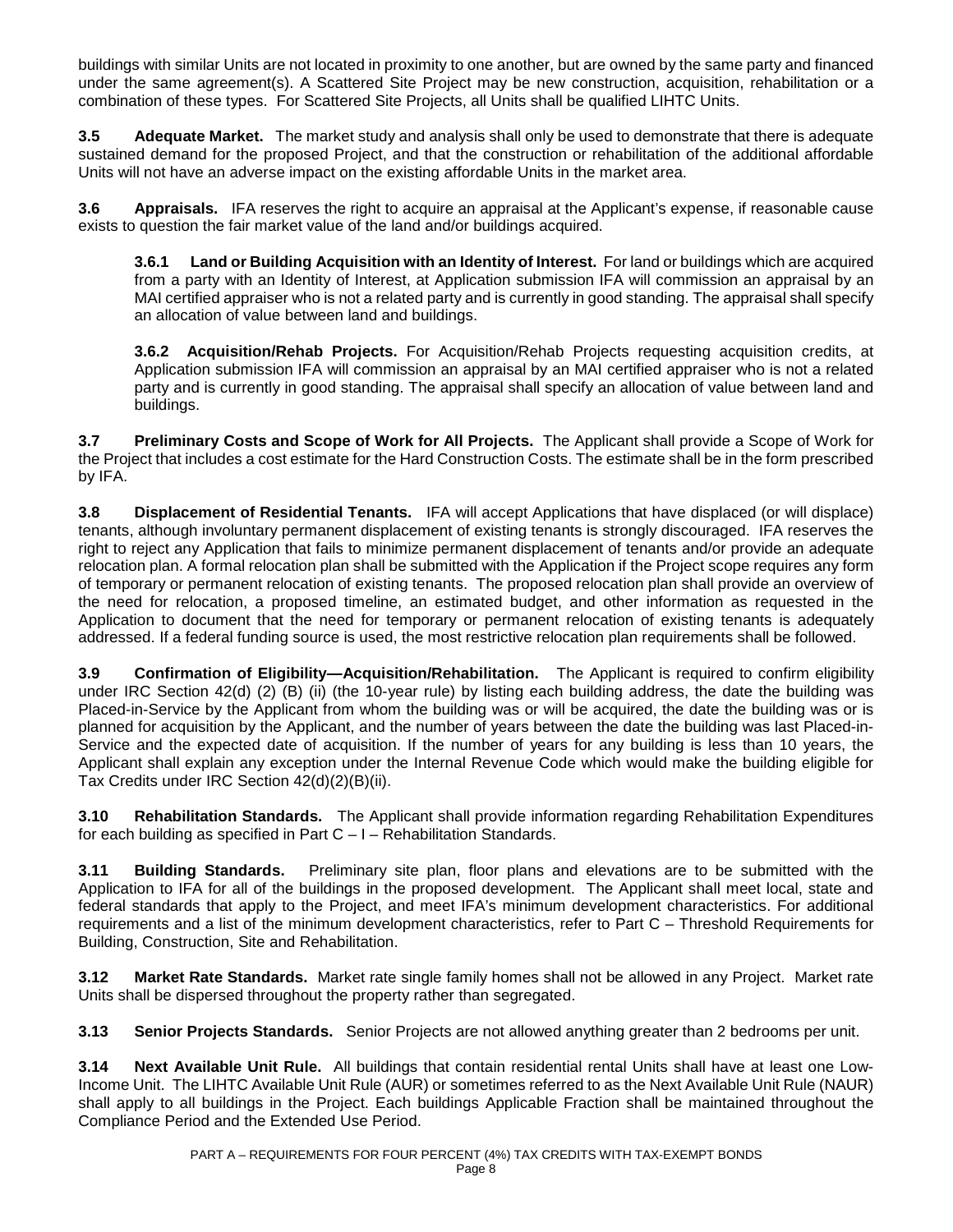## **3.15 Acknowledgements.** The Applicant shall acknowledge the following:

- 1. The commitment to notify Public Housing Authority (PHA) of Vacancies.
- 2. The notification of the Chief Executive Officer of the Local Jurisdiction where the proposed Project is located. IFA will send a summary of the characteristics of the proposed Project to the Chief Executive Officer.
- 3. The Affirmative Fair Housing Marketing Plan requirement and shall submit the plan to IFA no less than 120 days prior to the Placed-in-Service Date. The Property shall maintain an AFHMP throughout the Compliance Period and Extended Use Period. A new plan shall be established and approved by IFA every five years or as prescribed by HUD, whichever is stricter.
- 4. All awarded Projects shall be listed on Iowa's free rental housing locator at www.IowaHousingSearch.org. The Applicant shall list the Property no less than 120 days prior to the Placed-in-Service Date. The Property shall maintain the listing throughout the Compliance Period and Extended Use Period. Failure to list the property is an unsatisfactory performance issue with IFA and may deem the party ineligible for future rounds. IFA reserves the right to change this requirement if a free rental housing locator is no longer maintained.
- 5. In order to comply with Section 8.27 of Section 504 of the Rehabilitation Act of 1973, the Owner shall lease Accessible Units designed for persons with disabilities to tenants requiring the accessibility features of the unit. The Applicant shall agree to require a lease addendum to be executed by a tenant(s) occupying that Accessible Unit, who does not require such Accessible features. In the lease addendum, the tenant shall agree to move to a comparable non-accessible Unit upon the request of the Owner with moving expenses to be paid by the Owner. The lease addendum shall be submitted no less than 120 days prior to the Placed-in-Service Date. The Property shall maintain the lease addendums throughout the Compliance Period and the Extended Use Period.
- Analyse one at the translation of the material mathematic and the mathematic method one of the propose the first complexite in the complexite in the complexite in the complexite in the complexite in the complexite in the c 6. Owners shall develop and make public written tenant selection policies and procedures that include descriptions of the eligibility requirements and income limits for admission. The tenant selection plan shall include whether or not there is an elderly restriction or preference in the admission of tenants. The restriction or preference must cite the supporting documentation to ensure nondiscrimination in the selection of tenants. The policy shall show a preference for Persons with a Disability. The plan also shall be consistent with the purpose of improving housing opportunities and be reasonably related to program eligibility and the rental applicant's ability to perform the obligations of the lease. The tenant selection plan shall be submitted at least 120 days prior to the first Unit Placed-in-Service. The Property shall maintain the plan throughout the Compliance Period and Extended Use Period. The plan shall be provided and reviewed by IFA every five years.

**3.16 Ineligibility.** If you have been determined ineligible under any IFA Program you are ineligible to apply for four percent (4%) Tax Credits until you are determined to be eligible. Significant Parties are subject to being deemed ineligible to participate in the LIHTC program as set forth below. IFA staff may reduce the ineligibility period as to any given Significant Party, under Sections 3.17.1.2, 3.17.2 and 3.17.3 if such reduction is deemed to be in the best interests of IFA and affordable housing.

**3.16.1 Period not less than Five Years.** The following Significant Parties and Affiliates thereof and the Projects with which they are associated shall be ineligible to participate in the LIHTC Program and shall not receive a Tax Credit Reservation for a period not less than five years from the date of determination of ineligibility; such parties may also be denied an IRS Form 8609 for the same period of time (in determining ineligibility, IFA shall consider conduct occurring up to five years prior to the effective date hereof):

**3.16.1.1** Significant Parties and Affiliates thereof who have been convicted of, entered in an agreement for immunity from prosecution for, received a deferred judgment or suspended sentence or judgment for, or pled guilty, including a plea of no contest, to a crime including any of the following:

- fraud,
- tax fraud,
- embezzlement,
- bribery,
- payments of illegal gratuities,
- falsification or destruction of records, or
- a crime of violence related to any housing Project.
- perjury,
- false statements
- racketeering,
- blackmail,
- extortion,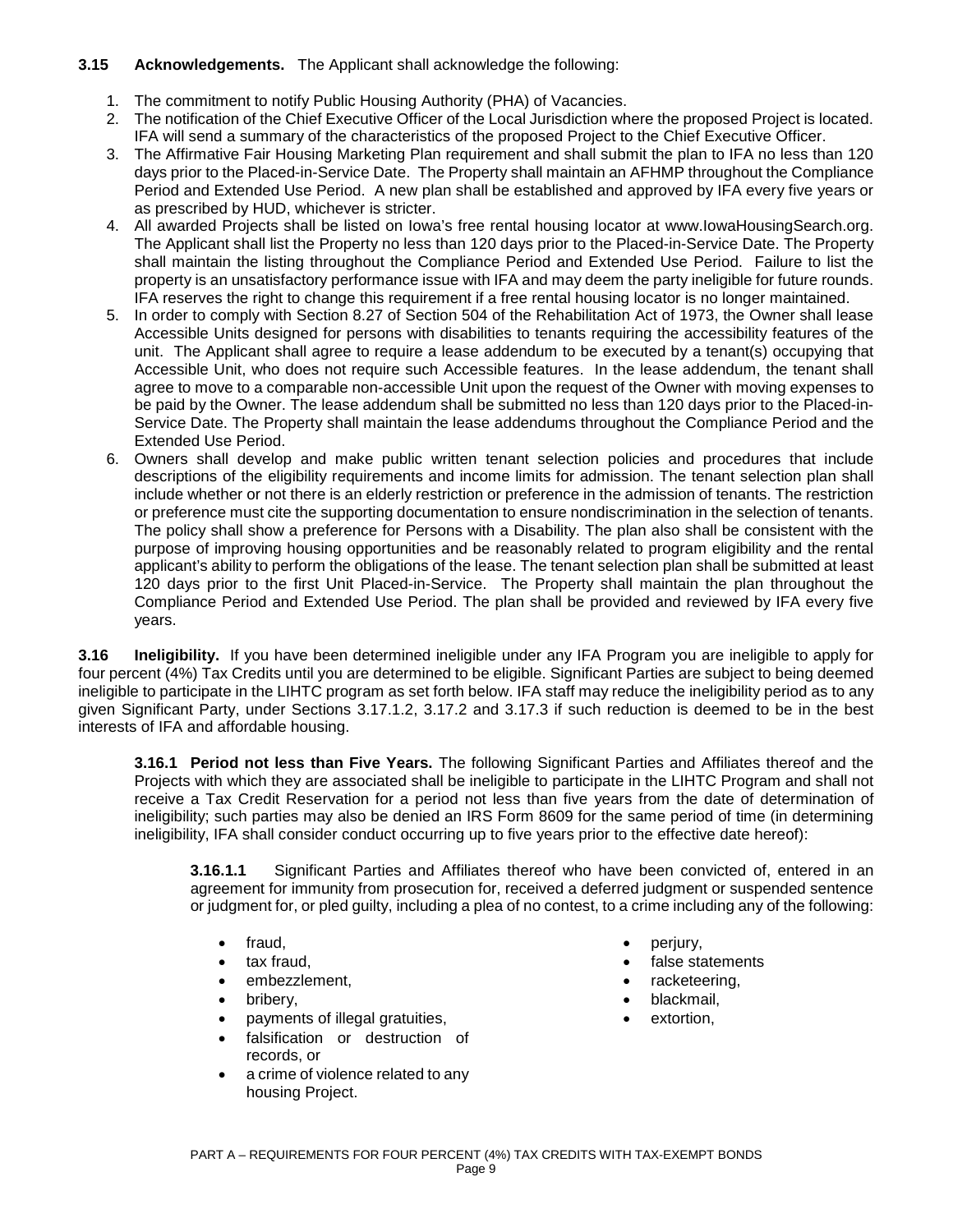**3.16.2 Period not less Than Three Years.** The following Significant Parties and Affiliates thereof and the Projects with which they are associated shall be ineligible to participate in the LIHTC Program and shall not receive a Tax Credit Reservation for a period of not less than three years from the date of determination of ineligibility; such parties may also be denied an IRS Form 8609 for the same period of time (in determining ineligibility, IFA shall consider conduct occurring up to three years prior to the effective date hereof):

**3.16.2.1** Any Significant Party and Affiliate thereof that intentionally or negligently misrepresents or omits any material fact in its LIHTC Application or in any other written communication with IFA.

**3.16.2.2** Any Significant Party and Affiliate thereof that has an uncorrected default of any agreement between the Significant Party and IFA.

**3.16.2.3** Any Significant Party and Affiliate thereof who has been removed as a General Partner or managing member by the equity investor from any previously approved LIHTC Project in Iowa or any other state.

**3.16.2.4** Developers, Ownership Entities and the General Partners/managing members and Affiliates thereof, or any other persons determined by IFA to have an Identity of Interest or of personnel with any thereof, or for whose Project an incorrectly completed IRS Form 8609 was submitted. The Owner completed IRS Form 8609 shall match the terms agreed upon in the LURA.

**3.16.3 Period not Less Than One Year.** The following Significant Parties and Affiliates thereof and the Projects with which they are associated shall be ineligible to participate in the LIHTC Program and shall not receive a Tax Credit Reservation for a period of not less than one year from the date of determination of ineligibility; such parties may also be denied an IRS Form 8609 for the same period of time (in determining ineligibility, IFA shall consider conduct occurring up to one year prior to the effective date hereof):

**3.16.3.1** Significant Parties and Affiliates thereof who have Materially Participated in any Project that has had unsatisfactory performance, in Iowa or any other state, with a state-sponsored or housing-related assisted program, as determined by IFA. This includes parties with loans under any IFA program that are 60 days or more delinquent or have received more than two delinquency notifications in the previous 12 month period.

3.16.23 Any Significant Party and Affiliate thereof who has been removed as a General Partner<br>managing member by the equity investor from any previously approved LHTC Project in lowa or<br>other state.<br>
3.16.24 Developers, Ow **3.16.3.2** Significant Parties and Affiliates thereof who have served as an officer, director, General Partner, managing member, accountant, architect, engineer, management agent, financial consultant, or any other consultant of any Entity that has unsatisfactory performance, in Iowa or any other state, with a state-sponsored or housing-related assistance program, or under any agreement or loan, as determined by IFA. This includes Entities with loans under any IFA program that are 60 days or more delinquent or have received more than two delinquency notifications in the previous 12 month period.

**3.16.3.3** Significant Parties and Affiliates thereof who have been declared ineligible or otherwise debarred from any housing-related assistance program by any Iowa state agency, by any LIHTC allocating agency of any other state, or by any federal agency.

**3.16.3.4** Developers, Ownership Entities and the General Partners/managing members thereof, or any other persons determined by IFA to have an Identity of Interest or of personnel with any thereof, for whose Project an IRS Form 8609 with Part II completed was not timely submitted to IFA.

**3.16.4 Period to be Determined by IFA.** The following Significant Parties and Affiliates thereof and the Projects with which they are associated may be deemed ineligible to participate in the LIHTC Program and shall not receive a Tax Credit Reservation for a period to be determined by IFA, based upon its review of all relevant facts, up to and including permanent debarment, and such Significant Parties and Affiliates thereof may be denied an IRS Form 8609 for the same period of time:

**3.16.4.1** Significant Parties and Affiliates thereof who have Materially Participated in a Project that has received from IFA or from any other state who have:

PART B – TERMS AND CONDITIONS 1) been issued an IRS Form 8823 or the equivalent State Issued Notice of Noncompliance on which a box in the column headed "Out of compliance" has been checked and the corresponding column headed "Noncompliance corrected" has not been checked, or;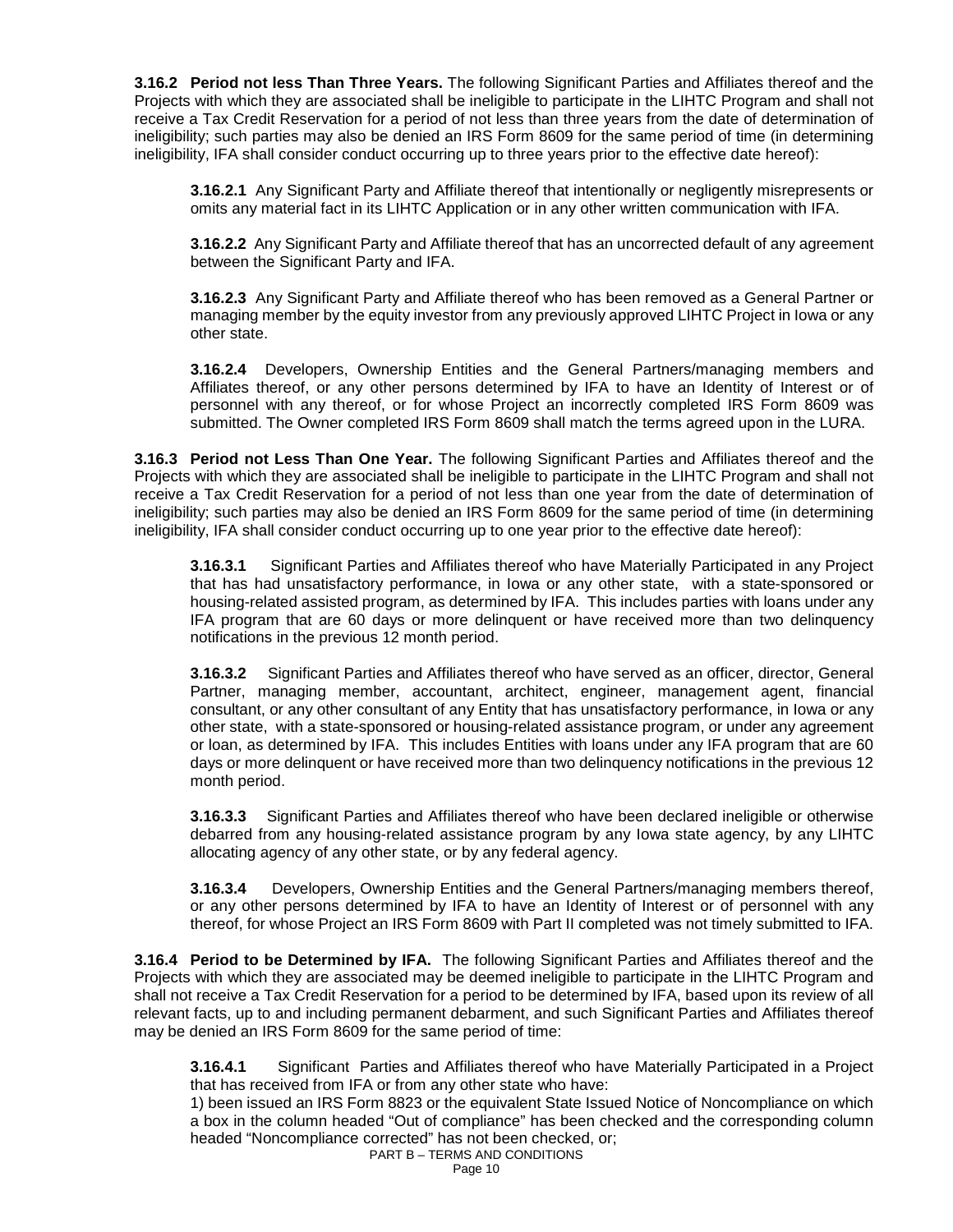2) not been issued a subsequent IRS Form 8823 or the equivalent State Issued Notice of Noncompliance on which a box in the column headed "Noncompliance corrected" has been checked, or;

3) a history of repeated or significant Tax Credit compliance deficiencies, even if such significant Tax Credit compliance deficiencies have not resulted in an uncorrected IRS Form 8823.

IFA may consider mitigating or aggravating factors such as the number of instances of noncompliance, whether the noncompliance has been corrected, the speed with which the Project was brought back into compliance, and the degree of Control the Significant Party and Affiliates thereof in question has over the out-of-compliance Project.

Applicants are encouraged to work with their own compliance personnel and with IFA's compliance staff to correct any outstanding issues. If corrections cannot be completed, the Applicant shall submit a detailed account of any noteworthy compliance issues or uncorrected IRS Form 8823's that have been issued with respect to properties associated with any Significant Parties and Affiliates thereof.

**3.16.4.2** Significant Parties and Affiliates thereof who fail to disclose any direct or indirect financial or other interest a member of the Project Qualified Development Team may have with another member of the Project's Qualified Development Team or with the Project.

**3.16.4.3** An Applicant who fails to disclose all known members of the Project Qualified Development Team.

**3.16.4.4** Significant Parties and Affiliates thereof who have voluntarily agreed to be replaced as a General Partner or managing member of any previously approved LIHTC Project in Iowa or any other state as a result of performance issues.

**3.16.4.5** Significant Parties and Affiliates thereof who, within the past seven years, have filed for bankruptcy, or been a party to an adverse fair housing settlement, or an adverse civil rights settlement.

**3.16.4.6** Any syndicator, equity partner, private placement originator, limited partner or member of an LLC of a project from which, following the commencement of construction thru the issuance of an IRS Form 8609, the purchaser of Tax Credit equity withdraws.

## **SECTION 4. POST RESERVATION REQUIREMENTS**

a detailed account of any noteworthy compliance issues or uncorrected IRS Form 8823's that the content of a member of the Projectical State theorem of the Projectical State of the Chapter of the Projectical State of the Pr Once a Tax Credit Reservation has been awarded, the following additional requirements will apply. Failure to comply with any provision of this Section may result in revocation of the Tax Credit Reservation, withholding of the IRS Form 8609 or issuance of an IRS Form 8823.

## **4.1 Construction.**

**4.1.1** Construction shall begin on a Project within 18 months from the Tax Credit Reservation Date. If the Ownership Entity does not comply with this requirement, Tax Credit Reservation shall be considered invalid and a new Application shall be required.

**4.1.2** IFA may periodically request a status report on the Project's construction timeline.

**4.1.3** Final plans and specifications shall be submitted to and approved by IFA before commencing site work and construction. Plans shall meet and have incorporated all applicable building standards and codes, and IFA's minimum development characteristics. Final plans shall incorporate any and all remediation plans to address detrimental site characteristics.

**4.1.4** The Ownership Entity shall promptly inform the IFA LIHTC Manager of any changes or alterations which deviate from the final plans and specifications..

**4.1.5** Acquisition/Rehab and Rehab Projects shall submit a complete Capital Needs Assessment with the threshold Application. The CNA shall be prepared by a third party that regularly provides CNA's as a basic or core service. The third party may be a member of the Qualified Development Team with prior approval by IFA, but may not be the Ownership Entity or Developer.

> PART B – TERMS AND CONDITIONS Page 11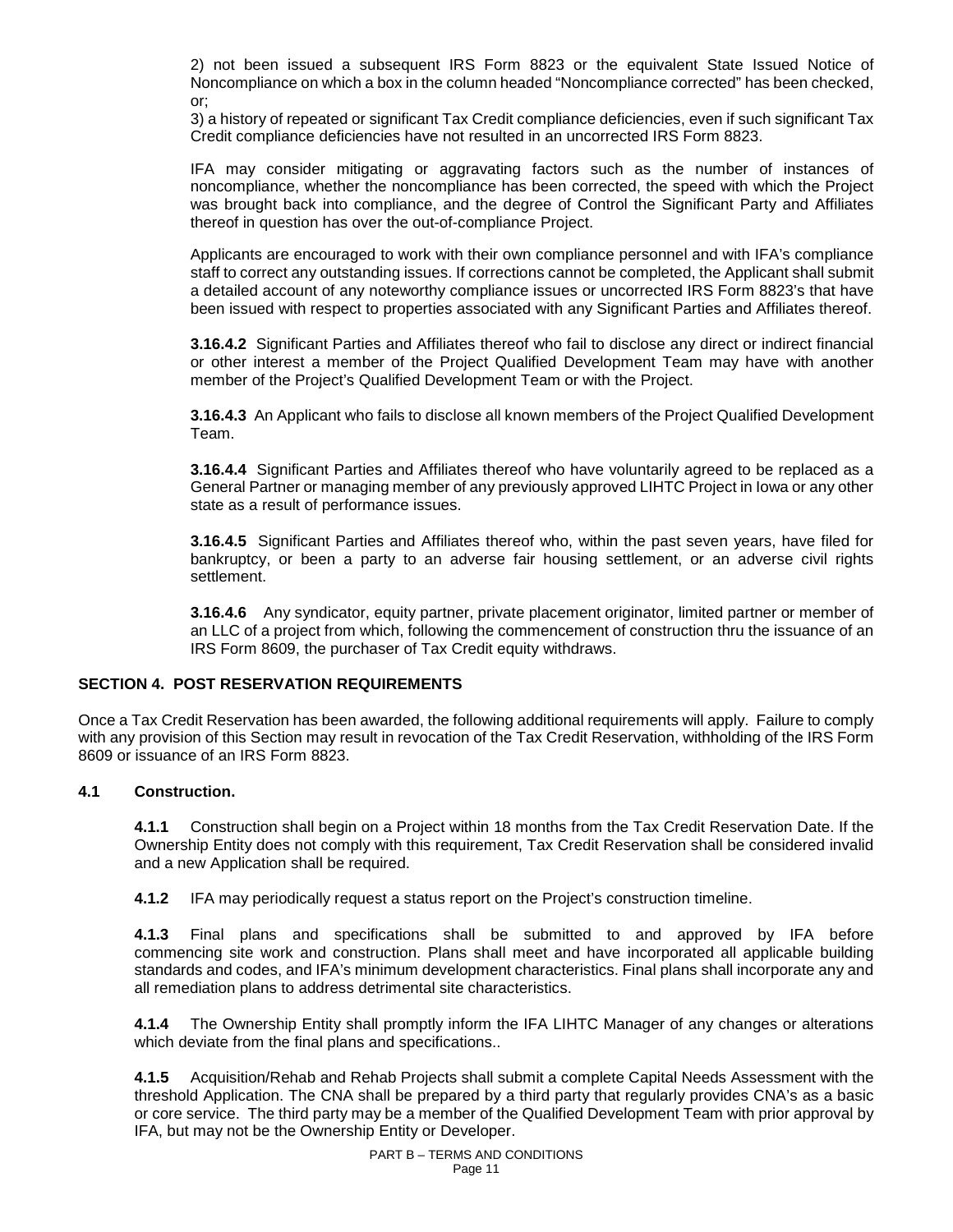**4.1.6** For existing structures, the Ownership Entity shall provide with the submittal of the final construction documents and prior to the start of rehabilitation, a copy of the energy audit conducted by a certified home energy rater. Appropriate specifications to meet IECC standards or alternate cost-effective energy improvements shall be included in the final work rehabilitation order and shall be submitted with the plans and specifications for approval before starting construction.

**4.1.7** A pre-construction meeting shall be held shortly before the start of construction. An IFA representative shall attend this meeting and be given 10 days advance notice. The agenda for the meeting and a project schedule shall be provided to IFA at that time. Construction meeting minutes will be provided to IFA within 30 days of such meeting. A copy of the contractor's initial pay application with a schedule of values shall be provided when executed.

**4.2 Changes to the Application After Award.** After the Tax Credit Reservation is made, the Ownership Entity may request a change to the Application, subject to the written consent of the IFA LIHTC Manager. This request shall be made solely for the purpose of showing changes as described by the following:

**4.2.1** A minor change, as determined by IFA at its sole discretion, in the nature of the Project or changes in partnership members, shareholders, or limited liability members.

**4.2.2** Any changes beyond this, the Applicant needs to request a new Tax Credit Reservation.

**analogis to the Application After Award.** After the Tax Credit Reservation is made, the Ownership Ends at change to the Application, subject to the written consent of the IFA LHTC Manager. This requires and exception the **4.3 Material Changes.** If, upon the submission of the IRS Form 8609 Application it is determined that the Project is not substantially the same as the Project described in the Application, the Project will not receive an allocation of Tax Credits, or the amount of the Tax Credits will be adjusted. It is expected that the Project will be the same as originally awarded under this QAP.

**4.3.1** Generally, changes in the total number of Low-Income Units, number of bedrooms per Unit mix, tenant mix (low-income/market rate) and amenities are deemed to be material and not permitted.

**4.3.2** Changes in the number of buildings and Units contained in each building will be allowed if changes are required by local regulatory codes and the Applicant has obtained written approval from IFA prior to making the changes.

**4.3.3** Failure to notify IFA of a material change may result in the revocation or reduction of the Tax Credit Reservation, withholding of the IRS Form 8609, the issuance of an IRS Form 8823 or a State Issued Notice of Noncompliance.

**4.3.4** Any Owner election made in regard to the minimum set-aside for a qualified low-income housing project under IRC Section 42(g) is irrevocable once made in the Threshold Application. No change in the minimum set-aside requirement is permitted.

## **4.4 Changes to the Ownership Entity.**

**4.4.1 Transfers.** The Tax Credit Reservation is not transferable. IRS Form 8609 allocations will be issued only in the name of the Ownership Entity named in the Application. Transfers subsequent to the issuance of the IRS Form 8609 allocation are subject to the LURA and to the provisions of IRC Sections 42(d)(7) and 42(j) of the Code.

**4.4.2 Changes to Ownership Entity Structure.** The Ownership Entity shall notify IFA prior to any change to the structure of the Ownership Entity (such as a change in a General Partner, change in the ownership of a corporation or change in the membership of a limited liability company) after the Tax Credit Reservation is issued. Any change in the Ownership Entity shall meet the requirements described in the QAP before IFA shall consent to the change. If the requirements outlined in the QAP are not met, the request may not be approved. It is at IFA's sole discretion to approve or disapprove the request.

**4.5 Post-Closing Submittal.** Applicant shall submit evidence of site ownership and final closing documents within thirty (30) days of Syndicator/Direct Investor closing.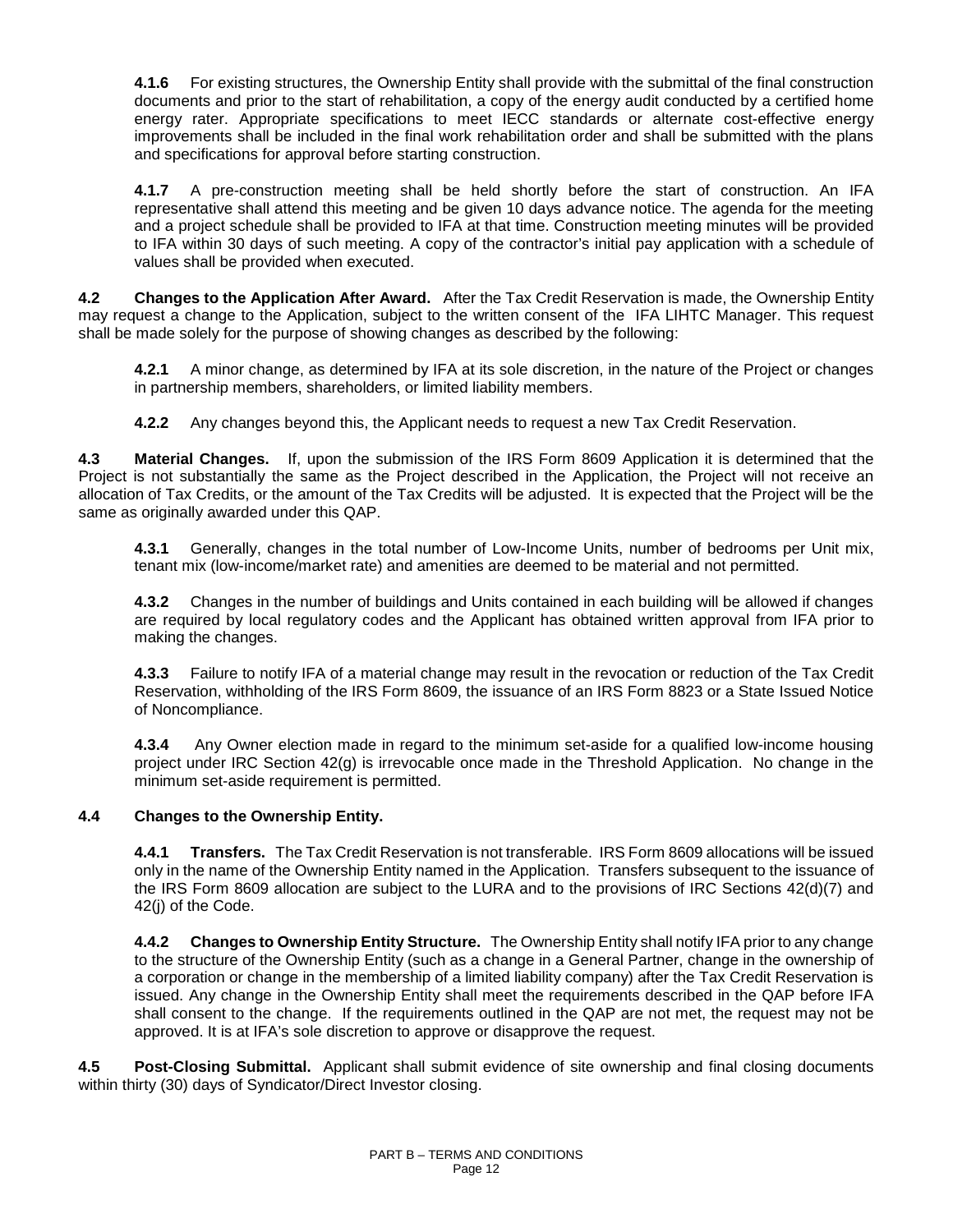**4.6 Prior to Placed-in-Service Date.** The Prior to Placed-in-Service documents shall be submitted and accepted prior to the IRS Form 8609 Application submission. At least 120 days prior to the first Unit's Placed-in-Service Date, a copy of the following shall be submitted to IFA.

- 1. Affirmative Fair Housing Marketing Plan Package.
- 2. Documentation that the Project is listed on Iowa's free rental housing locator at the lowa Housing Search [website.](http://www.iowahousingsearch.org/)
- 3. A Commitment to Notify PHA of vacancies.

**4.7 Marketable Title Requirement.** The Ownership Entity shall provide adequate evidence that the Ownership Entity's title in the real estate on which the Project is to be located is a marketable title pursuant to Iowa Land Title Examination Standards, or other applicable law. Adequate evidence of marketable title is demonstrated by either: (1) a title opinion of an attorney authorized to practice law in Iowa showing marketable title in the Ownership Entity; or (2) a title guaranty certificate issued by the Iowa Title Guaranty Division of IFA showing the Ownership Entity as the guaranteed. In the case of leased land, a copy of the recorded lease shall be provided.

**4.8 IRS Form 8609.** All Applicants requesting an IRS Form 8609 allocation shall submit all items described in IFA's current IRS Form 8609 Application package. The final review is conducted after the development has been Placed-in-Service. IFA will again review financial feasibility, revised costs and the equity requirement based on information provided by the Applicant in the final Application to determine the appropriate amount of Tax Credits to be allocated. Payment of any fees referenced in Part C – Fee Schedule are due prior to issuance of an IRS Form 8609.

The Ownership Entity shall complete Part B and return a copy of the fully executed IRS Form 8609 to IFA within 60 days of IFA sending the IFA executed IRS Form 8609. The Owner's completed IRS Form 8609 shall match the terms agreed upon in the LURA. Failure to submit the fully executed IRS Form 8609, within 60 days of IFA sending the IFA executed IRS Form 8609, may result in a State Issued Notice of Noncompliance.

phonon to entropy a band and, a copy of the customy boston of the above in the comercial particle is such that the comercial particle of the comercial particle of the comercial particle of the comercial particle of the com Owners and management companies of Projects shall attend a minimum of eight hours compliance training that is provided by an approved third party trainer, or by attending all sessions designated as fulfilling this requirement offered at the annual HousingIowa Conference prior to receiving the IRS Form 8609 from IFA. At the time the IRS Form 8609 Application Package is submitted, a Certificate of Compliance Training for the General Partner and property manager shall be provided. The date for the Certificate of Training shall be issued no earlier than 12 months from the time that the IRS Form 8609 Application is submitted.

All on-site property management staff will complete Mental Health First Aid training approved by the Iowa Department of Human Services and/or an Olmstead Consumer Taskforce approved Disability awareness training program, such as may be offered by a Center for Independent Living. The date for the Certificate of Training shall be issued no earlier than 12 months from the time that the IRS Form 8609 Application is submitted.

The following certifications are to be submitted with the IRS Form 8609 Application:

- 1. If the Project meets the criteria set forth in Section 3.8 Displacement of Residential Tenants, a copy of the final relocation plan and copy of the notice to existing tenants shall be provided to IFA at the time of the IRS Form 8609 Application.
- 2. For new construction Projects with three stories or less, a home energy rating performed by a certified energy rater is required on each building after it is completed to verify that actual construction meets IECC and IFA's energy related requirements have been installed. A home energy rating report as performed be a certified HERS rater. The Project shall receive a final HERS index of 70 or less.
- 3. For new construction Projects with four stories or more, documentation by an independent licensed engineer that the Project meets or exceeds ANSI/ASHRAE/IES Standard 90.1-2010.
- 4. For existing structures, an energy audit by a certified energy rater that verifies that the recommended energy performance measures established in the final rehabilitation work order were installed correctly.
- 5. Certificate of Occupancy for new construction and adaptive reuse for each building. Architect's certification of completion for Rehab Projects for each building.

**4.9 Operating and Replacement Reserves.** Within six months from the date IFA sends the IFA executed 8609, the Ownership Entity shall provide IFA with verification that the Operating and Replacement Reserve accounts have been funded, and the terms and conditions have been met.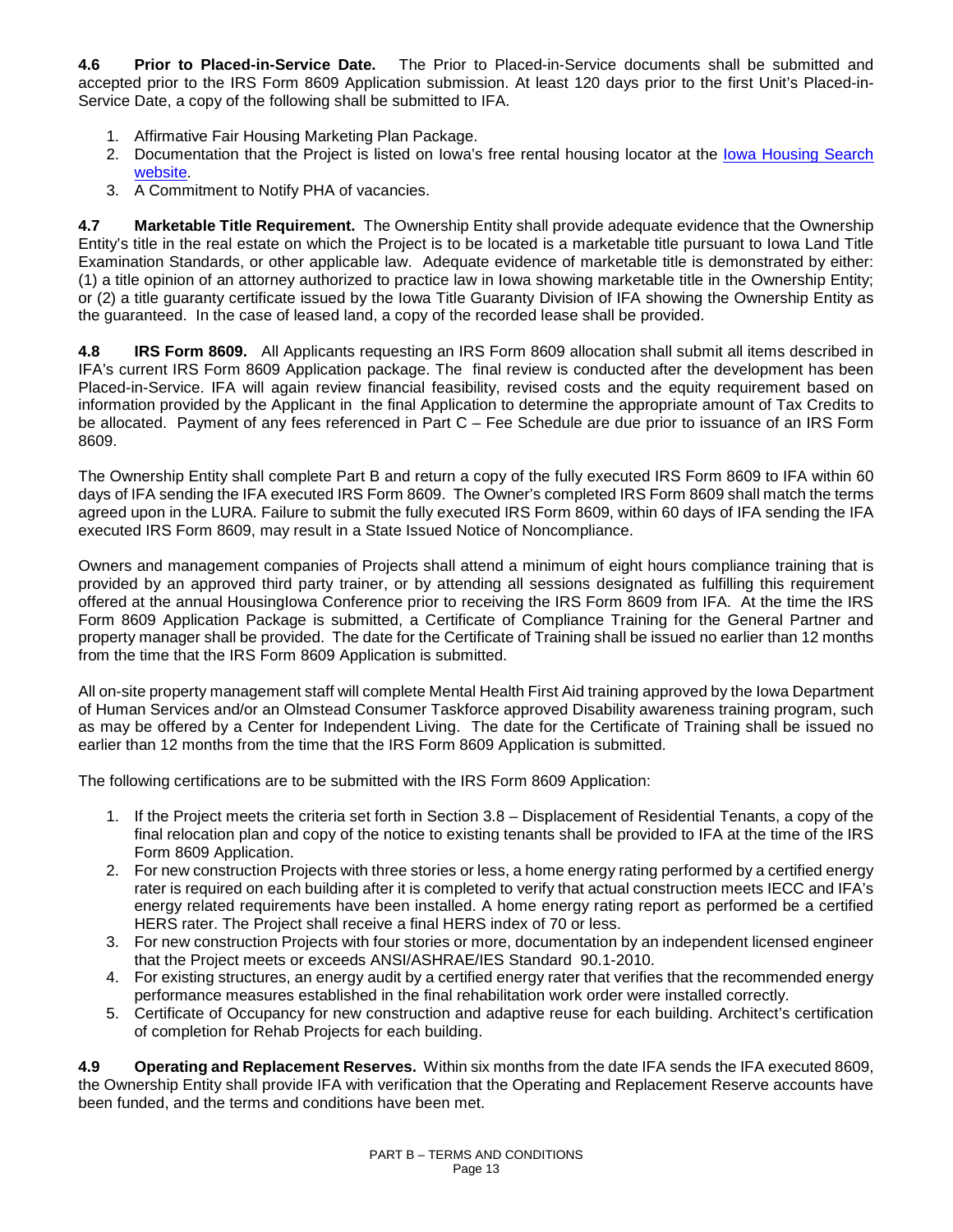**4.10 Annual Audited Financials.** Tax Credit recipients shall submit annual audited financial statements for the Project within 90 days of the close of the Project's fiscal year, beginning the year after they have received the IRS Form 8609. IFA may require more frequent financial statements, such as an income and expense statements and balance sheets not more than 30 days old. The more frequent financial statements need not be audited. Year-end statements shall be certified by a Certified Public Accountant (CPA). IFA requires annual audited financials submitted through the online asset management portal.

**4.11 Compliance.** IFA shall establish procedures for monitoring compliance during: (1) the Compliance Period with the provisions of IRC Section 42 and for notifying the Internal Revenue Service of any noncompliance; and (2) the Compliance Period and the Extended Use Period with the provisions of the LURA and the QAP under which they were awarded. Each Ownership Entity is required to comply with the requirements described in this Section, the Treasury Regulations governing Section 42, Revenue Procedure 97-11, and the compliance manual adopted by IFA.

**4.11.1 Record Keeping.** For each year in the Compliance Period and the Extended Use Period, if applicable, the Ownership Entity or its successor in interest shall keep records for each qualified low-income building in the Project, consistent with the Treasury Regulations governing Section 42. The Ownership Entity or its successor in interest shall retain these records for each building in the Project for at least six years after the due date (with extensions) for filing the federal income tax return for that year. The records for the initial taxable year shall be retained for at least six years after the due date for filing the federal income tax return for the last year of the Compliance Period and Extended Use Period, if applicable, of the building.

**4.11.2 Annual Certifications.** The Ownership Entity shall make all necessary annual certifications required by IFA for the preceding 12-month period, as described in the Treasury Regulations governing Section 42.

11.1 Recent Keeping. For each year in the Compliance Period and the Evanded Use Periods and the Streeded Use Periods (in the Project and the Streeded Use Periods In the Project and the Project and the Project in the Projec **4.11.3 Review and Inspections.** IFA shall review the certifications submitted in conformance with the Treasury Regulations governing Section 42 effective on the effective date of this QAP. IFA shall have the right to inspect the Projects in conformance with the standards set forth in the Treasury Regulations governing Section 42. IFA shall provide 48-hour advance notice to the Ownership Entity to inspect any individual Units in a Project. The Ownership Entity shall provide 24-hour advance notice of the inspection to the tenants in the Low-Income Units. Otherwise, advance notice to the Ownership Entity is not necessary for purposes of the inspection provisions set forth in the Treasury Regulations governing Section 42. The owner certifications and reviews of compliance reports shall be made annually. The physical inspection and tenant file reviews shall be made once every three years covering the 15-year Compliance Period under IRC Section 42(i)(1). IFA may require that certifications, reviews and inspections be made more frequently, provided that all months within each 12-month period are subject to certification. The reviews, audits and inspections shall continue through the length of the Extended Use Period.

**4.11.4 Notice of Noncompliance.** IFA will provide prompt written notice to the Ownership Entity of a Project if found to be out of compliance. The notice will describe the events of noncompliance and advise the Ownership Entity of the Project of the time period to correct the events of noncompliance.

**4.11.5 Correction Period.** The correction period shall not exceed 90 days from the date the notice of noncompliance is sent to the Ownership Entity. IFA may extend the correction period for up to six months, but only if IFA determines there is good cause for granting the extension. During the 90-day time period, or an extension thereof, the Ownership Entity shall supply any missing certifications and bring the Project into compliance with the provisions of IRC Section 42.

**4.11.6 Notice to Internal Revenue Service.** IFA will send a written notice to the Internal Revenue Service along with an IRS Form 8823 in the event of a finding of noncompliance by an Ownership Entity. Copies of the IRS Form 8823 and the Internal Revenue Service notice will be forwarded to the Ownership Entity.

**4.11.7 Delegation of Monitoring.** IFA may retain an agent or other private contractor (the "authorized delegate") to perform compliance monitoring. The authorized delegate shall be unrelated to the Ownership Entity of any building that the authorized delegate monitors.

**4.11.8 Liability.** Compliance with the requirements of IRC Section 42 is the responsibility of the Ownership Entity of the building for which the Tax Credits are allowable. IFA's obligation to monitor for compliance with the requirements of IRC Section 42 shall not make IFA liable for an Ownership Entity's noncompliance.

PART B – TERMS AND CONDITIONS **4.11.9 Violence Against Women Act (VAWA).** Title VI of the 2013 VAWA Act, Safe Homes for Victims of Domestic Violence, Dating Violence, Sexual Assault, and Stalking, expanded the applicability of the ACT to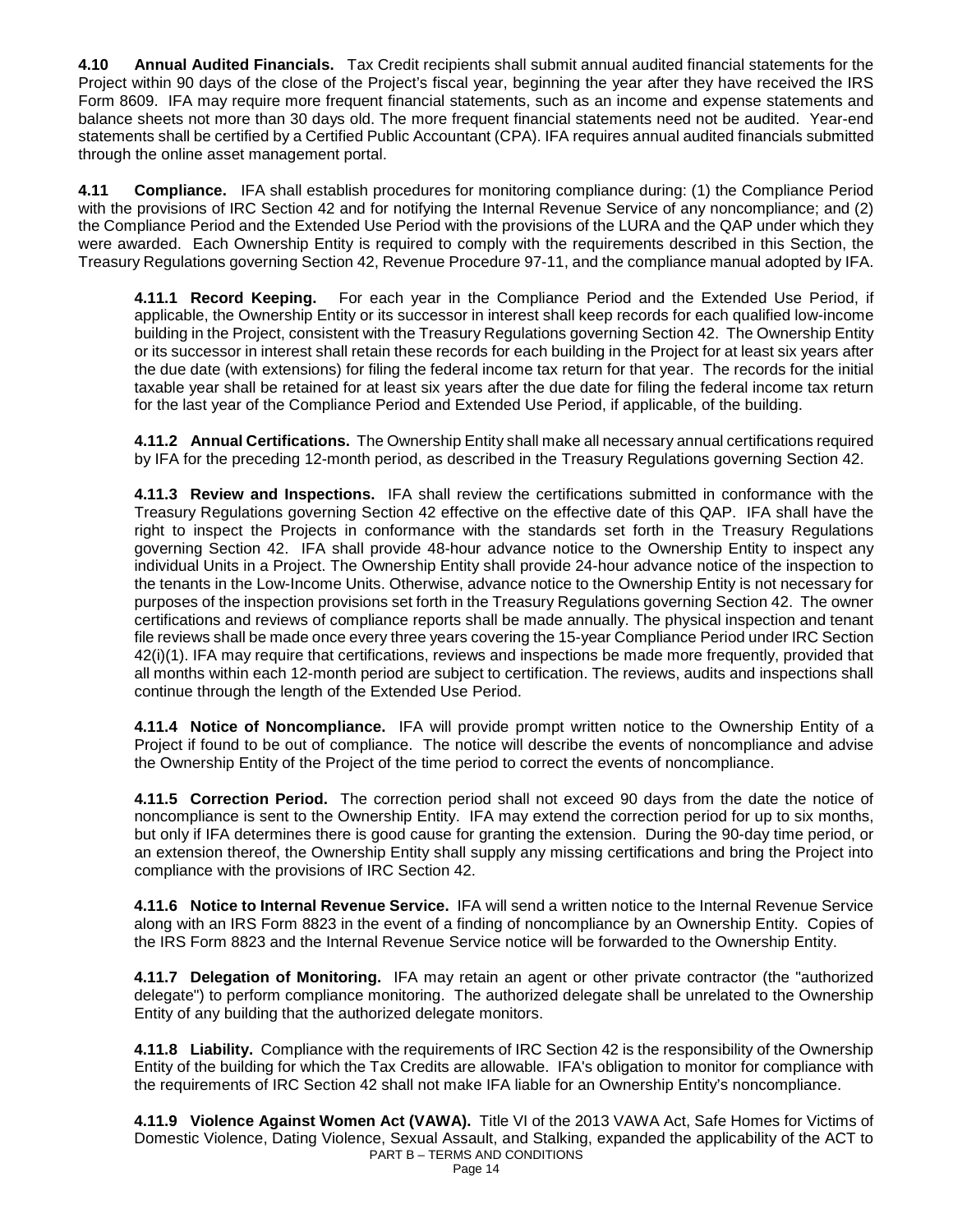the LIHTC program. VAWA protects both child and adult victims of domestic violence, dating violence, sexual assault and stalking. All LIHTC Owners and managers shall comply with the requirements of this Act and shall use the proscribed HUD forms as follows: HUD-5380, Notice of Occupancy Rights under VAWA, HUD-5382, Certification of Domestic Violence, Dating Violence, Sexual Assault, or Stalking and Alternate Documentation and HUD 91067, Lease Addendum.

In addition, all LIHTC Owners and managers are required to have in place an Emergency Transfer Plan and should use the HUD-5381, Model Emergency Transfer Plan for Victims of Domestic Violence, Dating Violence, Sexual Assault, or Stalking as a guide. The HUD-5383, Emergency Transfer request may be used in conjunction with the Emergency Transfer plan if the LIHTC Owners and managers require, as part of their Emergency Transfer Plan, a written notification to request a transfer. All four of the HUD VAWA forms are available on HUDClips or on the IFA LIHTC/HOME Compliance page of the IFA website.

RAFT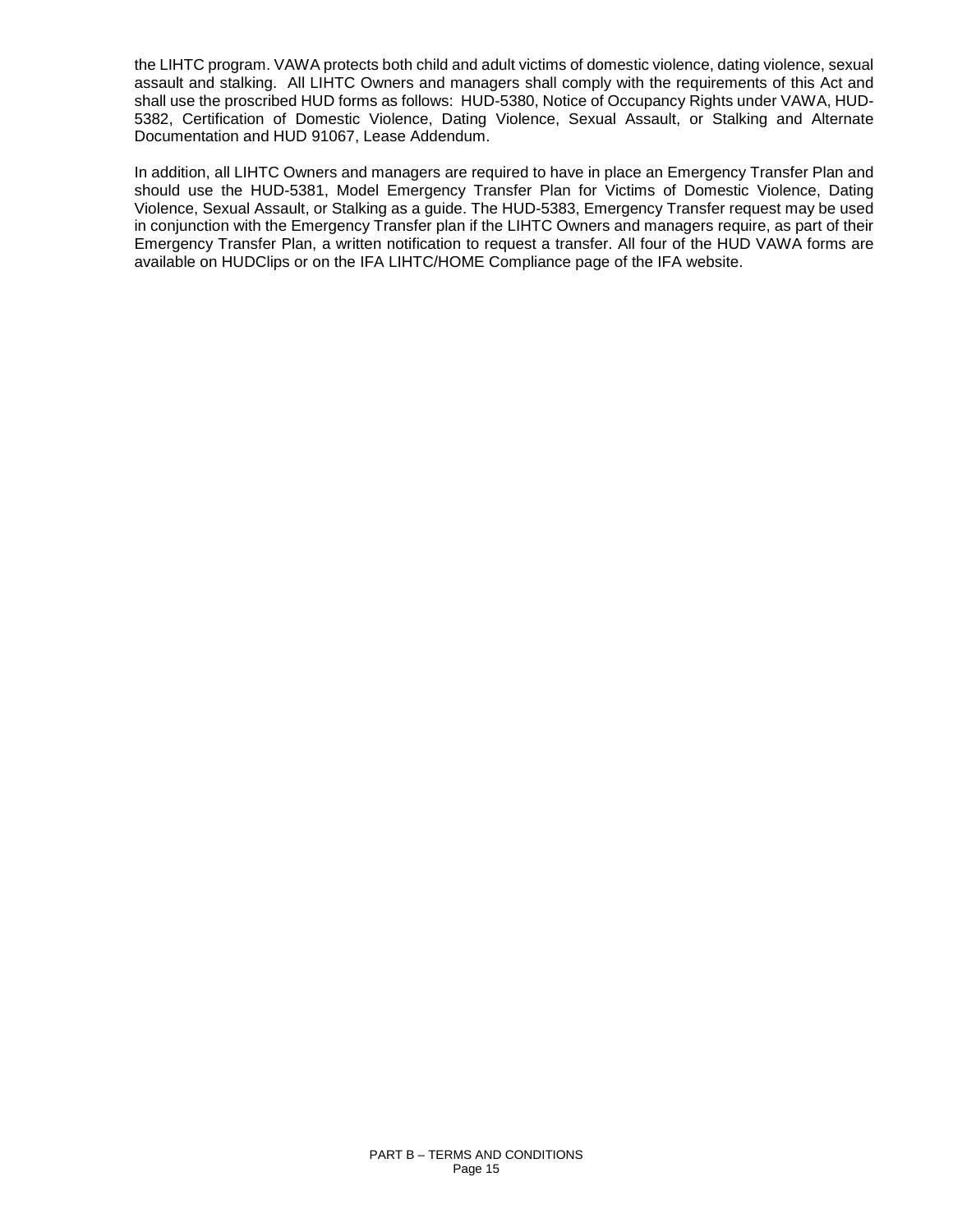The following terms and conditions apply to all Applicants and Projects that receive a reservation of four percent (4%) Tax Credits.

#### SECTION 5: TERMS AND CONDITIONS

**5.1 Documents Incorporated by Reference.** The items described in this Section are incorporated by reference in the QAP. The QAP will be deposited in the Iowa State Law Library. Statutory references are available in the Iowa State Law Library.

**5.1.1** 26 USC Section 42 as amended and the related Treasury regulations in effect as of January 1, 2014.

**5.1.2** Iowa Code Section 16.35 and the rules promulgated by IFA to govern the LIHTC Program in effect as of the effective date hereof.

**5.1.3** In the case of any inconsistency or conflict between the items listed in this Section, conflicts shall be resolved as follows:

- 1. First, by giving preference to IRC Section 42 and the related Treasury regulations.
- 2. Second, by giving preference to Iowa Code Sections 16.4, 16.35 and the rules governing the QAP; and
- 3. Third, by giving preference to the QAP.

**5.2 Binding Obligations.** The representations made in the Application shall bind the Applicant and shall become a contractual obligation of the Developer and the Ownership Entity and any Entity the Developer or the Ownership Entity is representing in the presentation of the Application or a successor in interest in the event Tax Credits are awarded to a proposed Project. The contractual obligation shall constitute the agreement between the parties, as represented by the Developer or Ownership Entity, within the following documents: the QAP, Application (with any permitted amendments either prior to the Tax Credit Reservation after issuance of the IRS Form 8609, or during the Compliance Period and Extended Use Period, if applicable) and any other agreements executed between IFA and the Ownership Entity.

1.2<br>2 Lowa Code Section 16.38 and the rietate Treasury regulations in enect as o vanisary in 2<br>1.2 Dowa Code Section 16.38 and the rules promulgated by IFA to govern the LIHTC Program in ef<br>of the effective data hereof.<br>Th **5.3 Land Use Restrictive Covenants (Land Use Restrictive Agreement (LURA)).** The Project shall be subject to the LURA which requires, among other things, that the Project will be used for affordable housing for the required 15-year Compliance Period and Extended Use Period, if applicable. The original document shall be recorded before an IRS Form 8609 is issued. The LURA shall be binding on all successors of the Ownership Entity and run with the land as provided by Section 42(h)(6). Although the LURA will terminate in the event of foreclosure, Section 42(h)(6)(E) (ii) requires that certain limitations as to termination of tenancies and rent increases survive such foreclosure for a period of three years. As a result, all other lenders or prior lien holders shall consent to the recording of the LURA as a restrictive covenant encumbering and running with the land and acknowledge and agree that those provisions of the LURA that set forth the requirements of Section 42(h)(6)(E)(ii) of the Code are superior to the lender or lien holder's security interest and shall continue in full force and effect for a period of three years following the date of acquisition of the Project by foreclosure (or instrument in lieu of foreclosure). The Ownership Entity shall provide adequate evidence that the LURA is binding on all successors of the Ownership Entity and runs with the land. Adequate evidence includes but is not limited to a copy of a final title opinion showing all the current liens against the Property or a title guaranty certificate showing exclusions. The LURA will also comply with other requirements under the Code, QAP, other relevant statutes and regulations and all representations made in the Project Application. If the Property in the Application has an existing LIHTC LURA, then the original LURA requirements, in addition to the Project LURA requirements, will be enforced by IFA.

**5.4 Disclosure of Information Regarding Equity Investors or Syndicators.** The Applicant shall reveal the name and address of all of the equity partners, investors or syndicators involved in a Project regardless of the nature of the placement of the Tax Credits. If the name of the equity partner or syndicator changes following the time of Application, the Application can be amended after the Tax Credit Reservation is issued. An IRS Form 8609 will not be issued unless the name of a syndicator or equity partner is revealed to IFA. Applicants that have been awarded Tax Credits shall also disclose the name and address of equity partners, investors or syndicators involved with Projects being monitored by IFA. If an IRS Form 8609 has been issued, failure to supply the syndicator or equity partner or investor information may result in the filing of an IRS Form 8823 with the Internal Revenue Service. See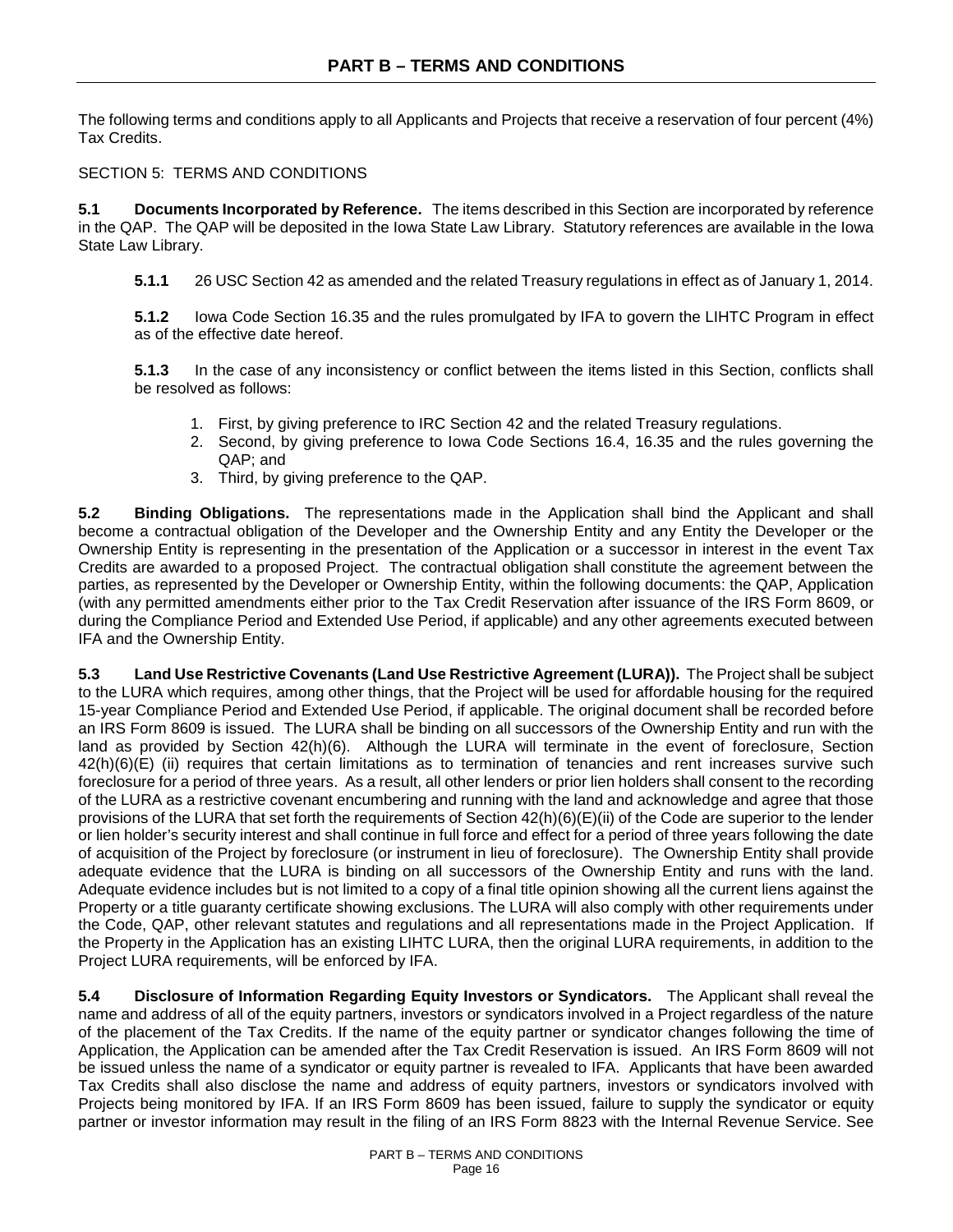Treasury Regulation 1.42-5(a)(2)(ii); IRS Tax Memorandum No. 199944019, August 8, 1999. A Project with a tax credit investor who has an Identity of Interest shall have a third party asset manager that is pre-approved by the IFA LIHTC Manager.

**5.5 No Representation or Warranty Regarding the QAP.** IFA makes no representation or warranty to any Person or Entity as to compliance issues or the feasibility or viability of any Project.

RAFTER STREET **5.6 IFA Policy on Civil Rights Compliance.** The Applicant and any of its employees, agents or sub-contractors doing business with IFA understands and agrees that it is the responsibility of the Developer and Ownership Entity to adhere to and comply with all federal civil rights legislation including the Fair Housing Laws, Section 504 of the Rehabilitation Act of 1973, the Americans With Disabilities Act, as well as any state and local civil rights legislation. It is the legal responsibility of the Developer and Ownership Entity to be aware of and comply with all nondiscrimination provisions of federal, state or local law.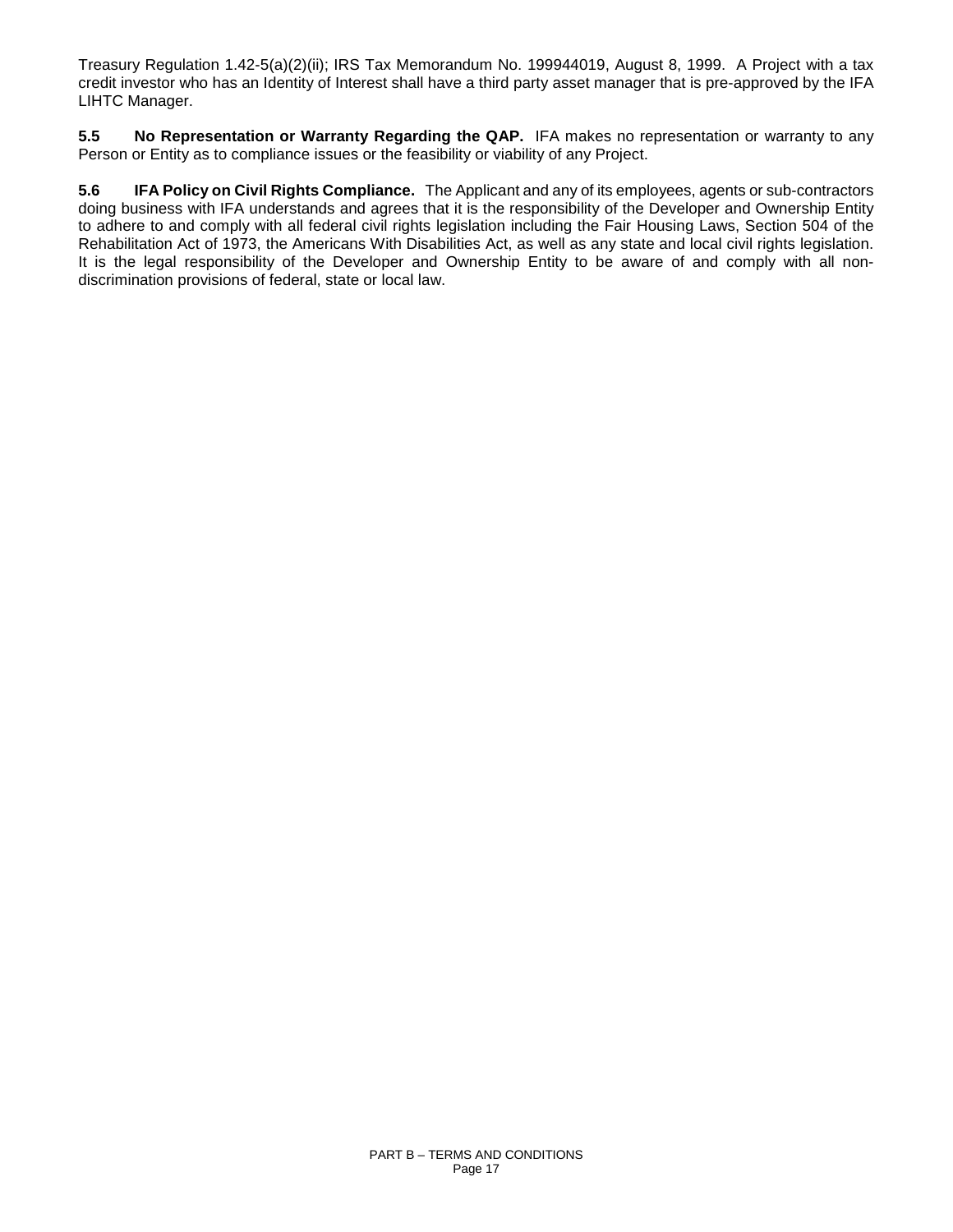# **PART C – THRESHOLD REQUIREMENTS FOR BUILDING, CONSTRUCTION, SITE AND REHABILITATION**

The terms of Part C are the minimum requirements for all Projects. Required documents for Sections F, G, H, and I shall be prepared by a duly licensed engineer or architect authorized to do business in Iowa. HERS ratings shall be submitted by a RESNET certified rating agent.

Once final plans, specifications and the energy audit or analysis have been completed; the Applicant shall submit them to IFA and receive written approval before commencing site work or construction.

aler await, the replication and pointing in the first and consistent and consistent and consistent and consistent in the dring plane of the first symbolic in the dring plane and specifications approved by IFA's constructio At all times after award, the Applicant shall promptly inform IFA's LIHTC Manager and construction analyst in writing of any changes or alterations which deviate from the plans and/or programmatic elements submitted in the original Application or in the final plans and specifications approved by IFA's construction analyst to proceed with construction. In particular, the Applicant shall not take action on any material change in the site layout, floor plan, elevations or amenities without written authorization from IFA. This includes changes required by local governments to receive building permits.

Requirements for Accessible Units shall be met regardless of the building type and include single family or duplex designs. All rooms and floors within a multi-level Accessible Unit shall be accessible. Accessible Units shall be dispersed throughout the Property and in different bedroom sizes rather than segregated.

All of the Low-Income Units shall be generally distributed in terms of location and number of bedrooms throughout the Project. The Low-Income Units shall be of comparable quality and offer a range of sizes and number of bedrooms comparable to those Units which are available to other tenants. The use of wheelchair lifts within a Unit to achieve accessibility is strongly discouraged and should only be used where constraints rule out other options.

**A. Site Control.** At the time of Application, the Applicant shall have site control and show evidence of it by providing executed documents. Site control shall be continuous and uninterrupted throughout the completion of the Project. The Applicant shall show evidence of site control by providing executed documents. The following shall be proper evidence of site control:

## **1. Evidence of Site Control:**

- a. The Applicant holds sole fee simple title to the Property on which the Project will be located by: (a) a properly executed and recorded warranty deed; (b) an Iowa attorney real estate title opinion; or (c) a Title Guaranty Owner Certificate; or
- b. The Applicant has an executed and exclusive purchase option or contract that is valid for nine months following the date of the Application deadline; or
- c. The Applicant has an executed lease or an option on a lease, which has a term not less than the longer of: (a) the entire period during which the proposed Project will be subject to the LURA; or (b) 35 years; or
- d. The evidence shown in a, b, and c above must be binding on the contractor/lessor/optionor of the Property (i.e. there must be no conditions for the termination within the sole discretion of the contractor/lessor/optionor and the evidence must provide that the contractor/lessor/optionor cannot unilaterally withdraw, revoke or rescind the obligation to the sale or lease of the Property to the Applicant unless the Applicant is in default under the evidence).

#### **2. Requirements for Site Control:**

- a. There shall be a common ownership between all Units and buildings within a single Project for the duration of the Compliance Period and Extended Use Period.
- b. The Applicant shall provide the location of existing and proposed easements on the site.
- c. The Applicant shall provide the most current real estate tax assessment.
- d. The Applicant shall provide documentation that the Project meets or exceeds the City zoning requirements for parking. Parking shall meet IFA site control requirements unless an exemption is provided by the city.
- e. Evidence of site ownership shall be submitted with the Post-closing submittal;

#### **B. Reserved.**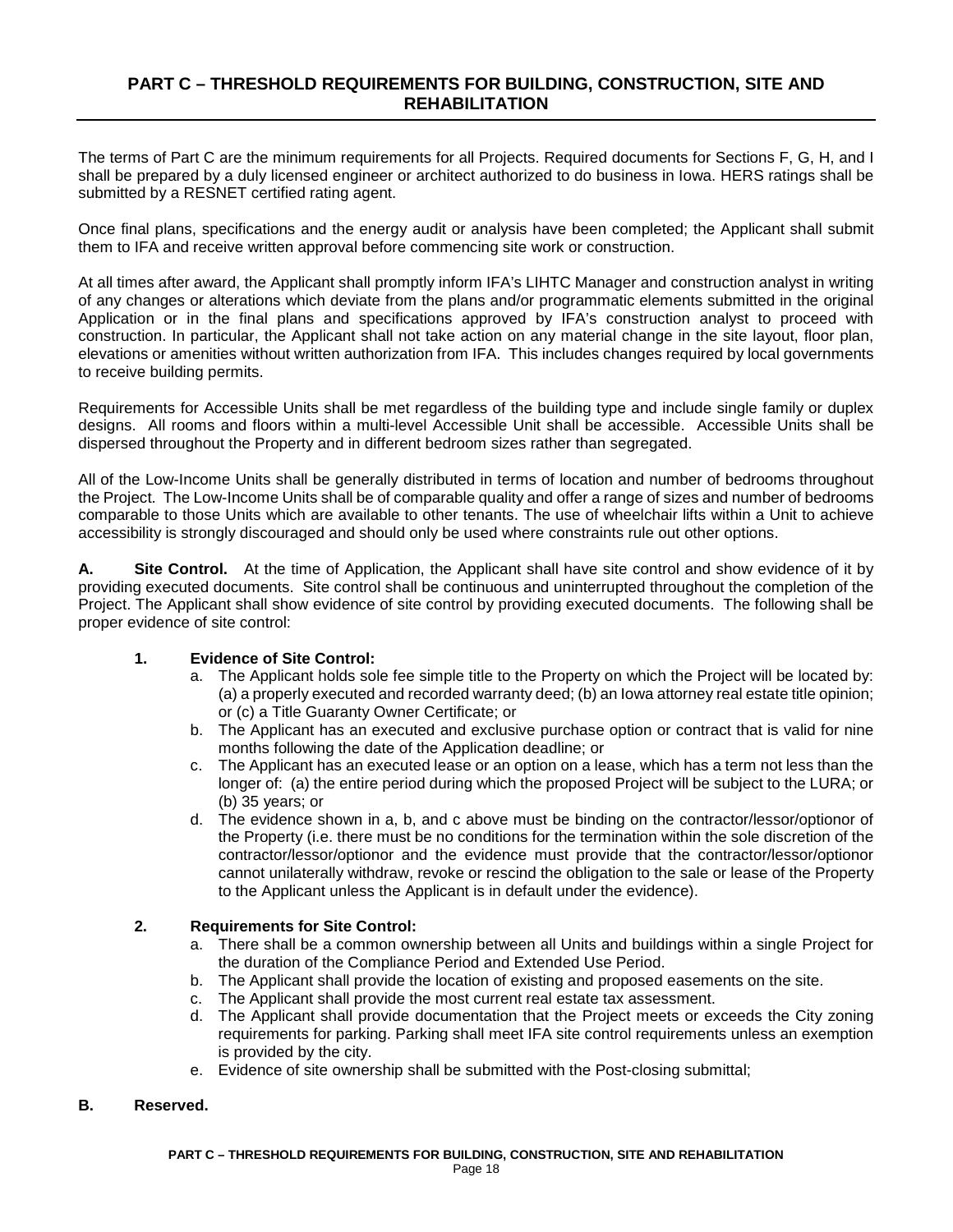**C. Zoning.** The Applicant shall provide confirmation that the zoning, including special or conditional use permits and any other discretionary land use approval required (including all legislation or quasi-judicial decisions), for each site on which the Project will be located allows for the use(s) proposed by the Applicant. Verification from the city regarding zoning shall be submitted with the Application. The city zoning department shall verify that the official plat is properly zoned. Site plans submitted shall show that; (1) the Project will have the proper number of parking stalls; (2) the Project will be located on a paved road; (3) the Property is not landlocked and has a legal easement(s); and (4) right of ways have been granted, if applicable.

If the proposed Project location does not have zoning regulations, a letter from the city shall be submitted attesting to the fact that no zoning regulations are in effect. If the site is not zoned appropriately at threshold Application, the Applicant shall certify in the LIHTC Application that the site will be zoned appropriately by the IRS Form 8609 Application due date.

**D. Access to Paved Roads.** All sites proposed shall, by the time of construction completion, have direct contiguous access from the Project site to existing paved publicly dedicated right of ways. Where the construction of a paved road to the site is required the cost of construction of the paved road shall not be included in the Project costs.

**E. Access to Utilities.** The Applicant shall certify that all Utilities are or will be physically available to and have adequate capacity for the proposed Project. If Utilities are not available to the site on the date the Application is submitted, the Applicant shall supply adequate evidence that demonstrates that the Utilities will be available by start of construction. This evidence shall include the appropriate funding source the Applicant will utilize for the Utility extension. Any charges for the extension of services that are not normal extensions may not be included in Eligible Basis. Utilities shall be available at the site prior to the issuance of an IRS Form 8609.

**F. Building Standards.** Preliminary site plan and floor plans are to be submitted with the Application to IFA. The Applicant shall meet local, state and federal standards that apply to the Project. For the current standards refer to Appendix E – Building Standards:

**G. Minimum Development Characteristics.** In order to enable long-term housing affordability, low maintenance building exteriors and high energy efficiency components and appliances are encouraged. Luxury items will not be allowed in LIHTC Projects. The intent of the program is to provide affordable housing.

The following minimum development characteristics shall be utilized in all construction:

## **1. General**

coses to Paved Roads. All sites proposed shall, by the time of construction completion, have di<br>access to Paved Roads. All sites proposed shall, by the time of construction completion, have di<br>access to Paved to the Projec **1.1** Site Lighting. It is important that Projects include site lighting adequate to ensure safe and secure travel from parking areas to Unit or building entries. Care should be taken to provide energy efficient lighting that is not excessive or intrusive to the neighborhood. Areas covered by security cameras should be illuminated. Cutoff fixtures that direct light downward are encouraged. Minimum requirements of the Iowa State Code will apply in any case. Adequate security lighting is a requirement for final inspection sign-off by IFA.

**1.2 Laundry.** A common laundry room facility located on site with a minimum of one washer/dryer to serve each 12 Units. A minimum of one front loading accessible washer and dryer is required. Central laundry facilities in buildings with an elevator will comply. An Applicant can provide a washer and dryer in each Unit in lieu of a common laundry room facility. In Unit laundry facilities shall be enclosed.

All front loading side by side washers and dryers shall be mounted six to eight inches above the finished floor.

**1.3 Closets.** A closet (2 foot x 5 foot minimum) with a door shall be provided in each bedroom. The minimum complement of closets per Unit include 1 linen and 1 coat closet, each 2 foot x 3 foot minimum.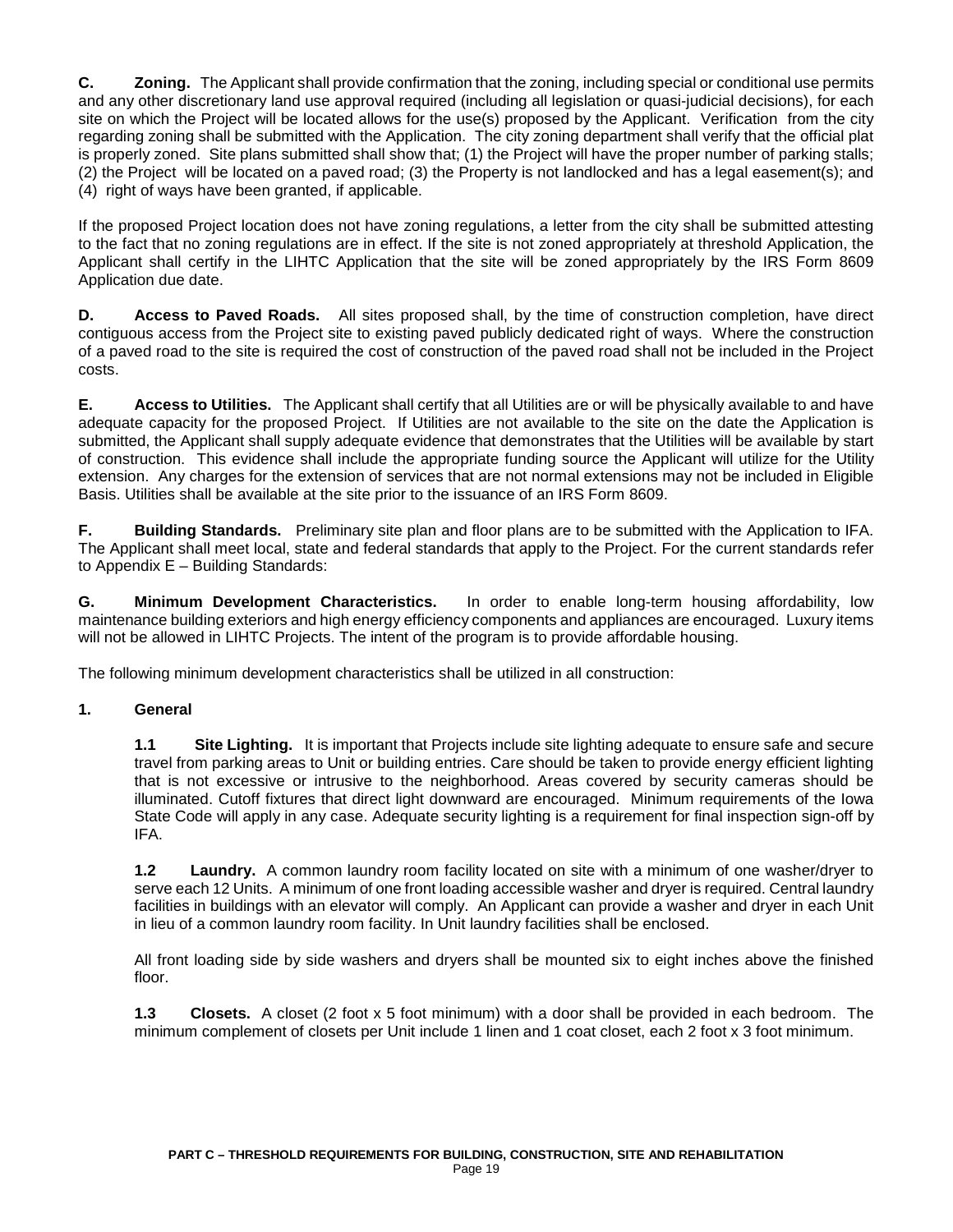#### **1.4 Minimum Unit Net Square Footage:**

| <b>New Construction and Adaptive/Reuse</b> |                                 |  |  |
|--------------------------------------------|---------------------------------|--|--|
| Unit Type                                  | Minimum Unit Net Square Footage |  |  |
| Efficiency                                 | 450                             |  |  |
| 1 Bedroom                                  | 625                             |  |  |
| 2 Bedroom                                  | 800                             |  |  |
| 3 Bedroom                                  | 1.000                           |  |  |
| 4 Bedroom                                  | 1.175                           |  |  |

Unit net square footage for each room is measured face of wall to face of wall. The sum total of all spaces in the Unit measured this way must exceed the Minimum Unit Net Square Footage.

#### **2. Accessibility.**

**2.1 Accessible Units.** In new, as well as rehab construction, a minimum of five percent (5%) of all Units supplied shall be Fully Accessible, (as defined in ANSI 117.1) on the building accessible routes which includes all floors if an elevator is provided. All Units on the accessible routes shall be adaptable, (Type B Units per the International Building Code, (IBC)), upon reasonable tenant request for special needs. All rooms and floors within a multi-level Accessible Unit shall be accessible. Accessible units shall be dispersed throughout the property and different bedroom sizes rather than segregated.

**2.2 Accessible Communication Features Units.** A minimum of two percent (2%) of all Units supplied shall be adapted for hearing and/or vision impairments as Units with Accessible Communications Features. The two percent (2%) cannot be included in the five percent (5%) of the Accessible Units.

#### **3. Energy Requirements.**

**3.1 Heating and Air Conditioning.** All Units shall be heated and air conditioned. Air conditioning equipment should be at least 13 SEER (14.5 SEER and 9.25 HSPF for electric heat pumps) and use R-410a refrigerant that is charged according to manufacturer specifications. Thru-wall A/C units shall be at least 10.7 EER or 10.6 CEER. Heating equipment should be at least 95 AFUE for furnaces and 90 AFUE for boilers. Window units are not allowed. Electric resistance heating is not allowed as the primary heating source.

#### **3.2 New construction.**

9 Unit measured this way must exceed the Minimum Unit Net square Footage.<br>
1 Accessible Units. In new, as well as rehab construction, a minimum of five percent (5%) or<br>
1 Accessible Units. In new, as well as rehab construc In addition to meeting Iowa State Code and the IECC, the Project shall meet or exceed Energy Star Multi Family New Construction (MFNC) or Energy Star Certified Homes prescriptive standards, Iowa State Code and IECC shall be met and shall receive a Home Energy Rating Systems (HERS) Index of 70 or less from a certified rater in Iowa. A home energy rating performed by a certified energy rater is required on each building after it is completed to verify that actual construction meets IECC and IFA's energy related requirements have been installed. The contract for the compliance determination shall be between the certified rater and the Ownership Entity. If upon completion, a Project does not meet these requirements, additional steps shall be taken by the Ownership Entity to obtain compliance prior to issuance of the IRS Form 8609.

**3.3 New construction developments with four stories or more without each Unit having its own heating, A/C and water heating.** Documentation by an independent licensed engineer that the Project meets or exceeds ANSI/ASHRAE/IES Standard 90.1-2010.

**3.4 For existing structures (Acq/Rehab and Adaptive Reuse).** An energy audit conducted by a certified home energy rater or firm specializing in energy efficiency that is acceptable to IFA, shall be provided on each building prior to the preparation of the final work rehabilitation order. At the completion of the rehabilitation, an energy audit by the same certified energy rater is required to verify that the rehabilitation work on each building meets the standards of IECC. If upon completion, a Project does not meet the specified energy improvements, additional steps to do so shall be taken by the Ownership Entity prior to the issuance of the IRS Form 8609.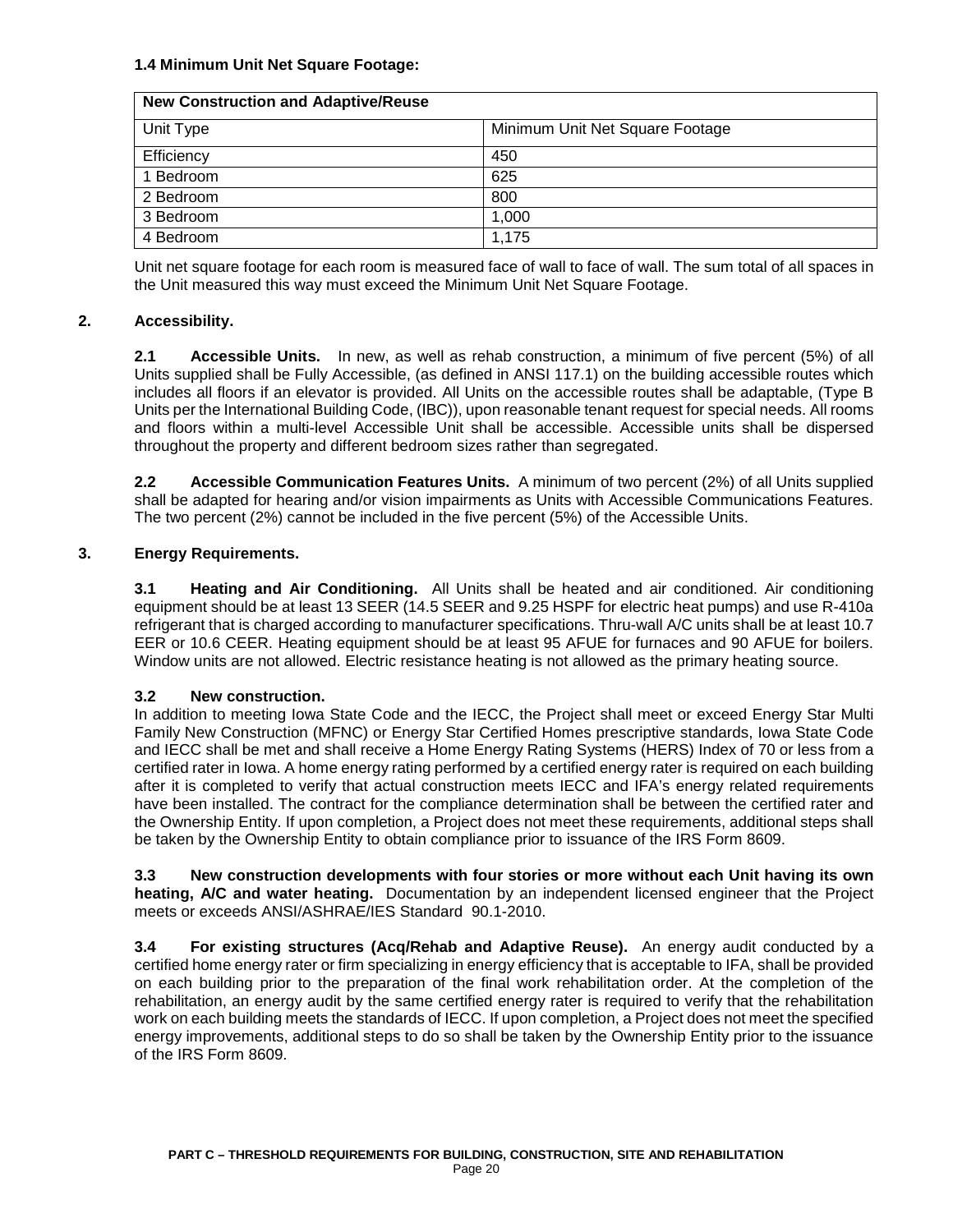## **4. Exterior Construction.**

**4.1 Exterior Construction.** An air infiltration barrier is required on all new siding installations. Siding within six feet of the ground shall be durable and impact resistant.

**4.2 Roofs.** If shingles will be installed, then the use of a minimum of 30-year shingles shall be required. For flat roofs, a system with a 10-year full warranty is required. Full warranty shall include all labor and materials for the entire roofing system and insurance rider for consequential damage.

**4.3 Exterior Entry Doors to Common Areas.** Insulated metal or fiberglass panel type with optional thermo-pane glass insert, or thermo-pane glass full lite doors with metal thermal break type frame.

## **5. Interior Construction**

**5.1 Unit Doors.** Interior common hall Unit entry of steel or solid core wood with 180-degree peephole, with passage set and deadbolt lock with one inch throw.

I. Unit Doors, Interior common hall Unit entry of steel or solid core wood with 180-degree peeph<br>
h passage set and deadbotl tock with one inch throw.<br>
2 Cabinetry, All cabinets, shelves, and countertops made with formalde **5.2 Cabinetry.** All cabinets, shelves, and countertops made with formaldehyde free materials: solid wood, formaldehyde free particleboard or MDF (medium density fiberboard), metal with natural or baked enamel factory finish. Cabinets complying with CARB 2 will be accepted. Laminate countertops are required, at a minimum..

**5.3 Window Covering.** Window coverings are required. A spring loaded type window shade is not an approved covering.

**5.4 Appliances.** The kitchen shall have a cook top, an oven, a microwave, a cooling/freezing unit, and a sink. A Family Unit shall have a two bowl kitchen sink. See the Single Room Occupancy definition in Part D – Glossary of Terms for exceptions..

**5.5 High-Speed Internet Access.** Provide high speed internet access to each Unit by wiring for broadband, wireless, or digital subscriber line (DSL). The monthly service fees shall be the responsibility of the tenant.

**5.6 Paints and Primers.** All interior paints and primers comply with Green Seal standards for low VOC limits.

**5.7 Adhesives.** All adhesives comply with Rule 1168 of the South Coast Air Quality Management District.

**5.8 Caulks and Sealants.** All caulks and sealants comply with Regulation 8, Rule 51 of the Bay Area Air Quality Management District.

## **6. Flooring**

**6.1 Carpeting.** Carpets, carpet cushion (i.e. padding), and carpet adhesives shall be labeled with the Carpet & Rug Institute (CRI) Green Label or documented to meet the CRI Green Label testing program criteria. Carpet shall meet the face weight criteria in the table below.

| Minimum Weight and Density Requirements for Carpet |                                |                     |                                   |  |  |
|----------------------------------------------------|--------------------------------|---------------------|-----------------------------------|--|--|
| Location:                                          |                                | Nylon - Face Weight | Nylon/Oelifin Blend - Face Weight |  |  |
| In Units                                           | Level/textured Loop            | 22 oz.              | 26 oz.                            |  |  |
|                                                    | <b>Cut-Pile Heat Set Plied</b> | 24 oz.              | 30 oz.                            |  |  |
| Common Areas                                       | Level/textured Loop            | 26 oz.              | 28 oz.                            |  |  |
|                                                    | <b>Cut-Pile Heat Set Plied</b> | 28 oz.              | 32 oz.                            |  |  |

\*Polyester carpet is not allowed.

**6.2 Resilient Flooring – Kitchens.** made from products that do not use vinyl chloride in the manufacturing process and do not produce dioxin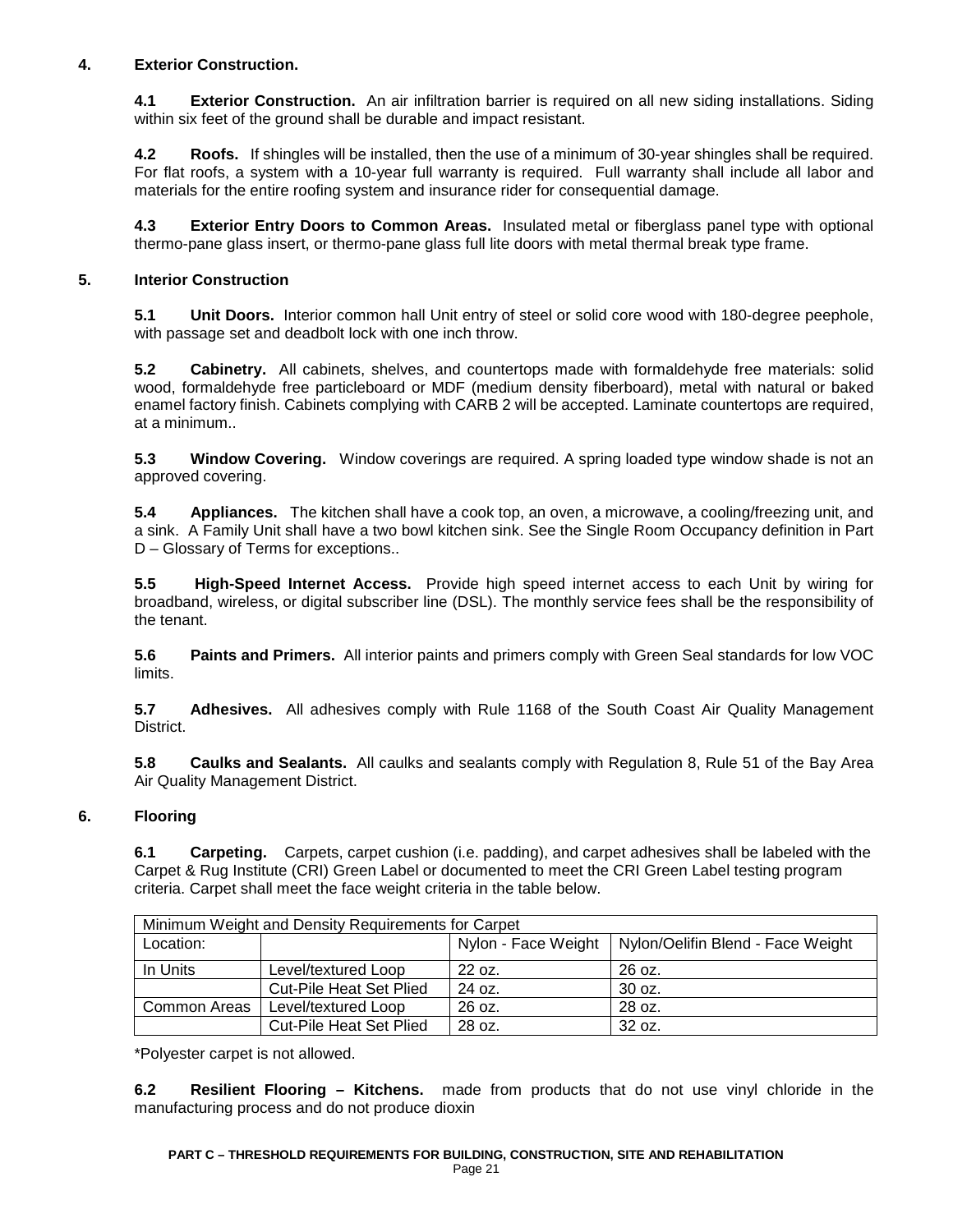**6.3 Resilient Flooring—Bathrooms.** Sheet vinyl with wear surface of 20 mils or greater, with underlayment product on second or higher floors. Resilient flooring shall be made from products that do not use vinyl chloride in the manufacturing process and do not produce dioxin. An alternative is natural linoleum flooring, tile flooring, or bamboo.

**H. Submission of Site Characteristics.** The site shall be suitable for the proposed Project and shall be sized to accommodate the number and type of Units and the amenities proposed. The land costs allocated to the Project cannot include excess acreage unnecessary for the construction and use of the Project.

The Applicant shall provide a narrative of the current use of the Property, all adjacent Property land uses, and the surrounding neighborhood. Labeled colored photographs (or color copies) of the proposed Property and all adjacent properties shall be provided, as well as a clear map identifying the exact location of the Project site. In addition, a plat map of the site or proposed replat map of the site shall be submitted. If the site(s) includes any detrimental characteristics, the Applicant shall provide a remediation plan and budget, subject to IFA's approval at its sole discretion, to make the site suitable for the Project. If any detrimental site characteristics exist on, or adjacent to the site, IFA may reject the Application. The following represent some, but not all, detrimental site characteristics:

- 1. Sites located within a half mile of storage areas for hazardous or noxious materials, sewage treatment plant or other solid waste facility, businesses or equipment producing foul odors or excessive noise or the site is a prior storage area for hazardous or noxious materials, sewage or other solid or liquid waste;
- 2. Sites where the slope/terrain is not suitable for a Project based on extensive earth removal/replacement required for development;
- 3. Sites where there are obvious physical barriers to the Project;
- 4. Sites that are located within a half mile of a sanitary landfill or sites that were previously used as a sanitary landfill;
- 5. Sites that are located within a flood hazard area, or a 500-year flood zone as determined by the Iowa Department of Natural Resources, FEMA map, or a FIRM map. Sites or any part thereof, that are located within a 100-year flood zone are not permitted, except for sites that are:
	- a. Acquisition/rehabilitation Applications for existing LIHTC Properties that have exceeded the 15-year Compliance Period and have submitted a flood mitigation plan acceptable to IFA; or
	- b. included in flood control projects approved and funded by the Iowa Flood Mitigation Board with the following additional requirements:
		- i. Residential Units and mechanical equipment shall be at least one foot above the 100-year flood zone as determined be the Iowa Department of Natural Resources, FEMA map, or FIRM map;
		- ii. Applicant shall acquire flood insurance on the property;
		- iii. Applicant shall obtain and provide personal property insurance for each residential tenant with the premium cost to be paid by the Applicant, if paid by the tenant, the insurance premium shall be part of gross rent; or a tenant reimbursement plan acceptable to IFA;
		- iv. Prior to placing the Units in service the owner shall have a plan in place that is acceptable to IFA, that shall provide assistance to tenants in the event that Units become uninhabitable due to a flooding event. The plan shall address, at a minimum, moving costs and similar expenses;
- 6. Sites that are located within 500 feet of an airport runway clear zone or accident potential zone;
- 7. Sites that are landlocked; or
- 8. Sites that are native prairie land or designated wet lands; or
- No. The Nepthelation The Ollowing represents one of the other and the state and the state within 30 on the Project. If any determined istic characteristics wist on, or adjacent to the method with the Project. If any determ 9. Sites that are within 300 feet of an electrical power substation, natural gas or similar substation shall mitigate the visual effect by erecting a privacy wall/fence and/or building a berm with tree and shrub plantings, subject to IFA's approval.

**I. Rehabilitation Standards.** For all preservation and rehabilitation Projects, IFA requires the Applicant to provide information regarding Rehabilitation Expenditures for each building. The information shall address how the Applicant will meet all of the Building Standards and Minimum Construction Characteristics. The Applicant shall identify, with respect to each building as required by the Application, the Rehabilitation Expenditures as defined in IRC Section 42(e)(2) which shall be allocable to or substantially benefit the Low-Income Units in such building. The Applicant shall provide the calculations for whether the amount of Rehabilitation Expenditures is at least equal to \$35,000 of Hard Construction Costs per Low-Income Unit.

The Scope of Work shall, at a minimum, include the following:

- 1. Making common areas accessible, creating or improving sidewalks, installing new roof shingles, adding gutters, sealing brick veneers, applying exterior paint or siding, and re-surfacing or re-paving parking areas.
- 2. Improving site and exterior dwelling lighting with Energy Star qualified lighting fixtures, landscaping/fencing, and installing high quality vinyl, hardiplank siding or brick.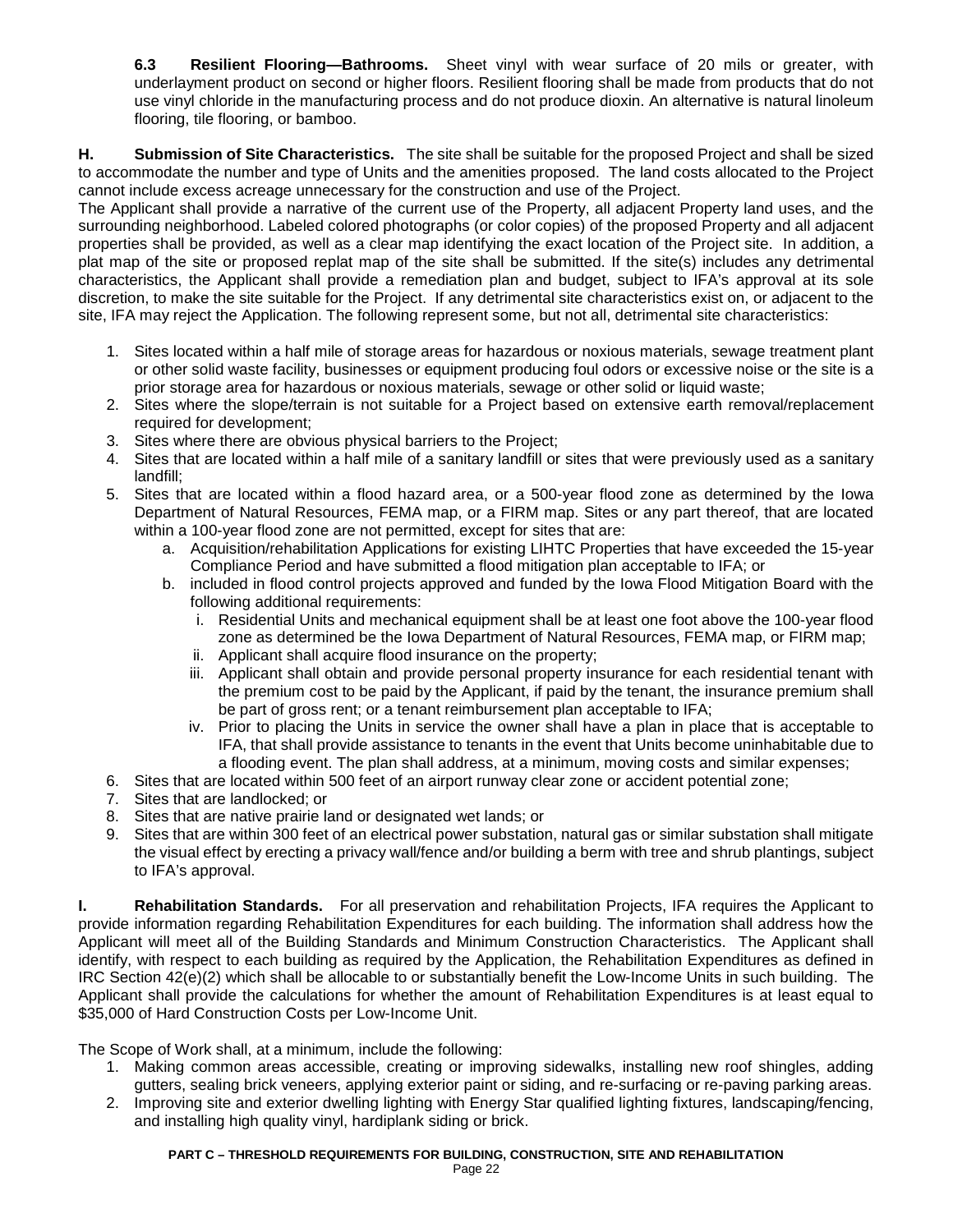- 3. Using energy efficient related Energy Star labeled products to replace inferior ones, including insulated windows.
- 4. Improving heating and cooling units, plumbing fixtures and water heaters, toilets, sinks, faucets, and tub/shower Units to meet minimum efficiency standards for new construction above.
- 5. Improving quality of interior conditions and fixtures, including carpet, vinyl, interior doors, painting, drywall repairs, cabinets, Energy Star appliances, Energy Star light fixtures, and window coverings to meet minimum efficiency standards for new construction above.
	- Drawings shall show the location of the work indicated in the Scope of Work.
- 6. Upgrading electrical circuits to have GFCI outlets at kitchens, baths, laundries and other applicable locations; and
- 7. Upgrade all interior lighting to Compact fluorescent and/or LED.

estimative in the threshold Application. The CMA shall be prepared by a third party inat regularly provided by the control of the CMA shall be prepared by a third party may be defined by the first of the CMA shall be prepa **J. Capital Needs Assessment (CNA).** Acquisition/Rehab or Rehab Projects shall submit a complete Capital Needs Assessment with the threshold Application. The CNA shall be prepared by a third party that regularly provides CNA's as a basic or core service. The third party may be a member of the Qualified Development Team with prior approval by IFA, but may not be the Ownership Entity or Developer.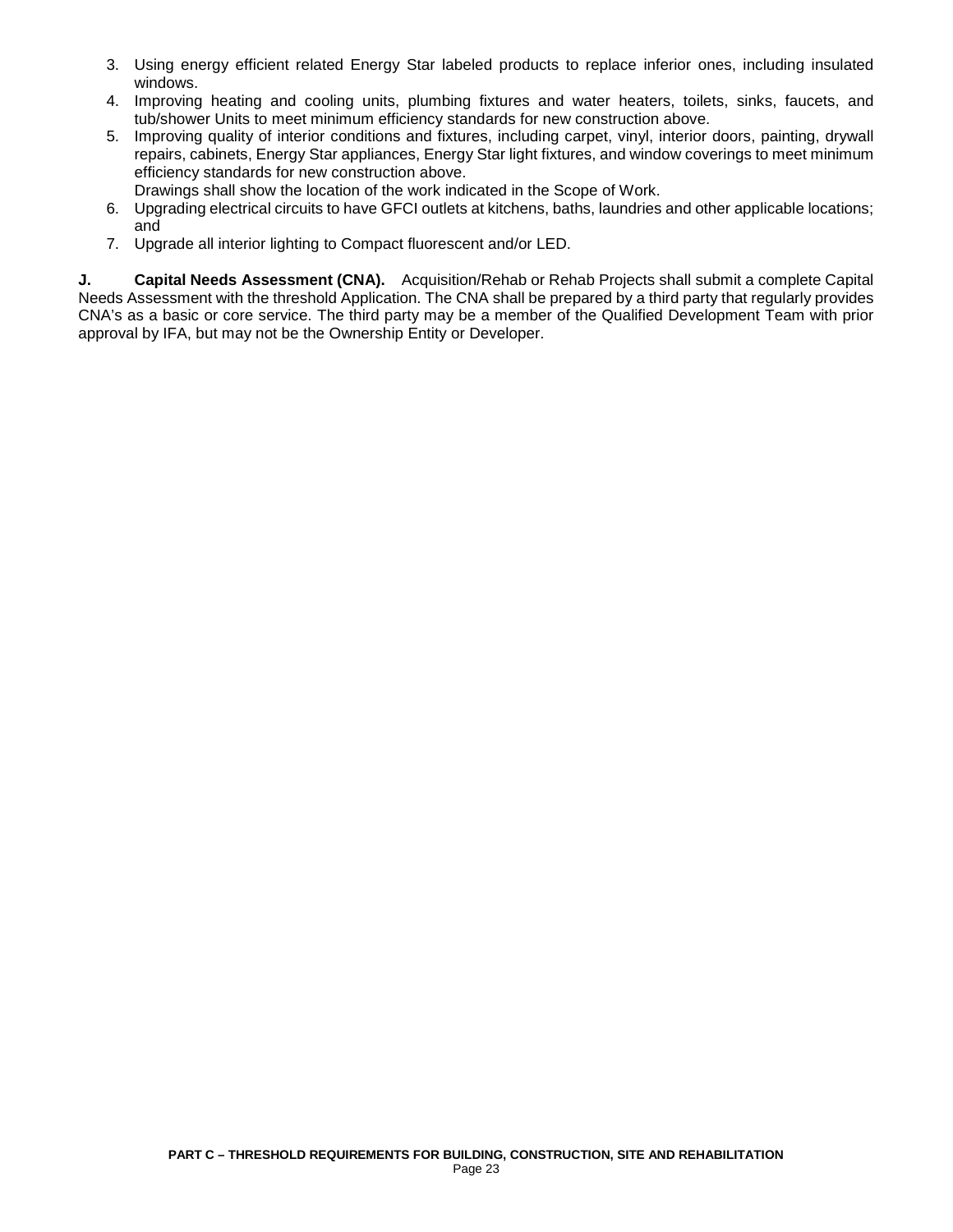The following capitalized terms shall have the meanings set forth herein unless context clearly requires a different meaning.

**Accessible Units:** All rooms and floors within a multi-level Accessible Unit shall be accessible. Accessible Units shall be dispersed throughout the Property and in different bedroom sizes rather than segregated. The levels of accessibility within Units are determined as follows:

**Fully Accessible Unit:** A dwelling Unit designed and constructed for full accessibility in accordance with Section 1002 of ICC A117.1-2009.

Type A Unit: A dwelling Unit designed and constructed for accessibility in accordance with the provisions for Type A Units in ICC A117.1-2009.

Type B Unit: A dwelling Unit designed and constructed for accessibility in accordance with the provisions for Type B Units in ICC A117.1-2009.

Visitable (Type C) Unit: A dwelling Unit designed and constructed for accessibility in accordance with the provisions for Type C Units in ICC A117.1-2009,

Units with Accessible Communication Features: A dwelling Unit designed and constructed to include accessible communication features in accordance with the provisions for such Units in ICC A117-2009.

**Affiliates:** Any Person or Entity who (i) directly or indirectly through one or more intermediaries Controls, is controlled by, or is under common Control with the Applicant; or (ii) owns or Controls any outstanding voting securities, partnership interests, membership interests, or other ownership interests of the Applicant; or (iii) is an officer, director, guarantor, employee, agent, partner, member, manager or shareholder of the Applicant; or (iv) has an officer, director, member, manager, guarantor, employee, agent, partner, or shareholder who is also an officer, director, member, manager, employee, agent, partner, or shareholder of the Applicant.

It. A dwelling Unit designed and constructed for accessibility in accordance with the provisions for Typ  $\pm$  A dwelling Unit designed and constructed for accessibility in accordance with the provisions for Typ  $\pm$  A dwe **Affirmative Fair Housing Marketing Plan (AFHMP):** to carry out an affirmative program to attract prospective tenants of all minority and non-minority groups in the housing market area regardless of their race, color, religion, sex, national origin, Disability, familial status, religious affiliation, creed, sexual orientation, and gender identity. Racial groups include White, Black or African American, American Indian or Alaska Native, Asian, Native Hawaiian or Other Pacific Islander. Other groups in the housing market area who may be subject to housing discrimination include, but are not limited to, Hispanic or Latino, Persons with disabilities, families with children, or Persons with different religious affiliations. The Applicant shall describe in the AFHMP the proposed activities to be carried out during advance marketing, where applicable, and during all rent ups. The AFHMP also should ensure that any groups of Persons ordinarily not likely to apply for this housing without special outreach know about the housing, feel welcome to apply and have the opportunity to rent.

**Applicable Fraction:** the fraction used to determine the Qualified Basis of the qualified low-income building, which is the smaller of the Unit fraction or the floor space fraction, as defined more fully in IRC Section 42(c)(1).

**Applicable Percentage:** the percentage multiplied by the Ownership Entity's Qualified Basis to determine the amount of annual Tax Credits available to the Ownership Entity for each year of the Tax Credit Period and as more fully described in IRC Section 42(b).

**Applicant:** the Ownership Entity, Developer, General Partner or Affiliate as shown in the threshold Application Package.

**Application or Application Package:** those forms and instructions prepared by IFA to make a determination to allocate Tax Credits. Applicants are required by IFA to use the forms contained in the Application Package. The Application shall include all information required by the QAP and as may be subsequently required by IFA. Applicants shall submit the Application and exhibits through an on-line Application system.

**Area Median Gross Income (AMI):** the most current tenant income requirements published by HUD pursuant to the qualified Low-Income Housing Project requirements of IRC Section 42(g).

**Board:** the Board of Directors of IFA.

**Builder Overhead:** the cost of continuing operations of a building construction firm.

PART D – GLOSSARY OF TERMS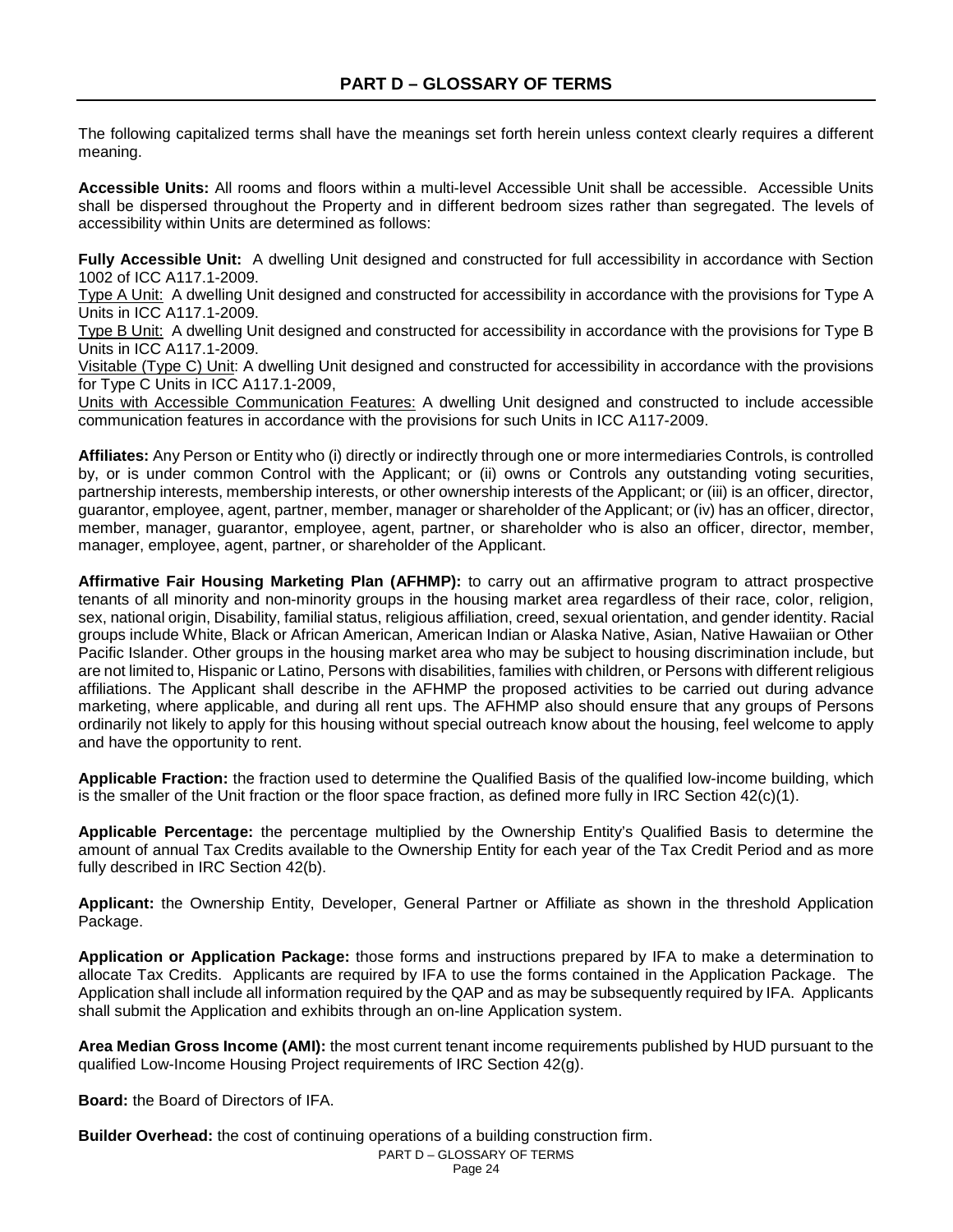**Builder Profit:** the return anticipated for providing building construction services under competitive conditions taking into consideration on-site construction time, work performed by the builder, number of subcontractors and extent of subcontract work, risk and responsibility.

**Capital Needs Assessment (CNA):** an assessment of the rehabilitation needs of an existing structure. The assessment shall include a site visit and physical inspection of the interior and exterior of Units and structures, as well as an interview with on-site Property management and maintenance personnel to inquire about past repairs/improvements, pending repairs, and existing or chronic physical deficiencies. The assessment shall also consider the presence of hazardous materials on the site. The assessment shall include a detailed opinion as to the proposed budget for recommended improvements and should identify critical building systems or components that have reached or exceeded their expected useful lives. The assessment shall include a projection of recurring probably expenditures for significant systems and components impacting use and tenancy, which are not considered operation or maintenance expenses, to determine the appropriate replacement reserve deposits on a per Unit per annual basis. The following components should be examined and analyzed for a CNA:

Site, including topography, drainage, pavement, curbing, sidewalks, parking, landscaping, amenities, water, sewer, storm drainage, gas and electric utilities and lines;

Structural systems, both substructure and superstructure, including exterior walls and balconies, exterior doors and windows, roofing system, stairs and drainage;

Interiors, including Unit and common area finishes (carpeting, vinyl tile, plaster walls, paint conditions, etc.), Unit kitchen finishes, cabinets and appliances, Unit bathroom finishes and fixtures, and common area lobbies and corridors; and

Mechanical and electrical systems, including plumbing and domestic hot water, HVAC, electrical, lighting fixtures, fire protection, security, low voltage systems and elevators.

The CNA should conform to standards outlined in ASTM E 2018-08, Standard Guide for Property Condition Assessments: BaselineProperty Condition Assessment Process. An assessment done for and accepted by USDA Rural Development in their format is acceptable.

**Code or IRC:** the Internal Revenue Code of 1986, as amended, together with any applicable regulations, rules, rulings, revenue procedures, information statements or other official pronouncements issued there under by the United States Department of the Treasury or the Internal Revenue Service relating to the LIHTC Program authorized by IRC Section 42 to and including October 31, 2008. These documents are incorporated in the QAP by reference and pursuant to 265 IAC §§ 17.4(2) and 17.12(2). A copy of the Internal Revenue Code and Treasury regulations and related information relating to this program are found in the state law library and are available for review by the public.

Approach as the standard of the Treasury of the Internal Review and the Capital information of the Capital information of the standard and analyzed for a local constrained by capital and the standard and analyzed for a CNA **Community Service Facility:** any facility designed to serve primarily individuals whose income is sixty percent (60%) or less of Area Median Gross Income within the meaning of Section 42(g)(1)(B). It must meet the following criteria: (1) The facility must be used to provide services that will improve the quality of life for community residents; (2) The Ownership Entity must demonstrate that the services provided at the facility will be appropriate and helpful to individuals in the area of the Project whose income is sixty percent (60%) or less of AMI; (3) The facility must be located on the same tract of land as one of the buildings that comprises the qualified low-income housing Project; (4) If fees are charged for the services provided, they must be affordable to individuals whose income is sixty percent (60%) or less of AMI; and (5) The Community Service Facility must be located in a QCT.

**Compliance Period (Initial 15-year Compliance Period):** the 10-year credit period and additional 5-year period for a total of 15 taxable years, beginning with the first taxable year of the credit period.

**Construction Contingency:** a set percentage of Hard Construction Costs that is budgeted for unknown conditions or shortfalls identified after construction commencement.

**Consultant Fee:** a fee paid to a housing consultant. No Entity having an Identity of Interest with the Developer may earn a fee for providing services that would otherwise be provided on a fee basis by a housing consultant. Consultant efforts shall be directed exclusively towards serving the specific Project being proposed.

**Control (including the terms Controlling, Controls, Controlled by, under common Control with, or some variation or combination of all three):** the possession, directly or indirectly, of the power to direct or cause the direction of the management and policies of any Person or Affiliate thereof, whether through the ownership of voting securities, by contract or otherwise, including specifically ownership of more than fifty percent (50%) of the General Partner interest in a limited partnership, or designation as a managing General Partner or the managing member of a limited liability company.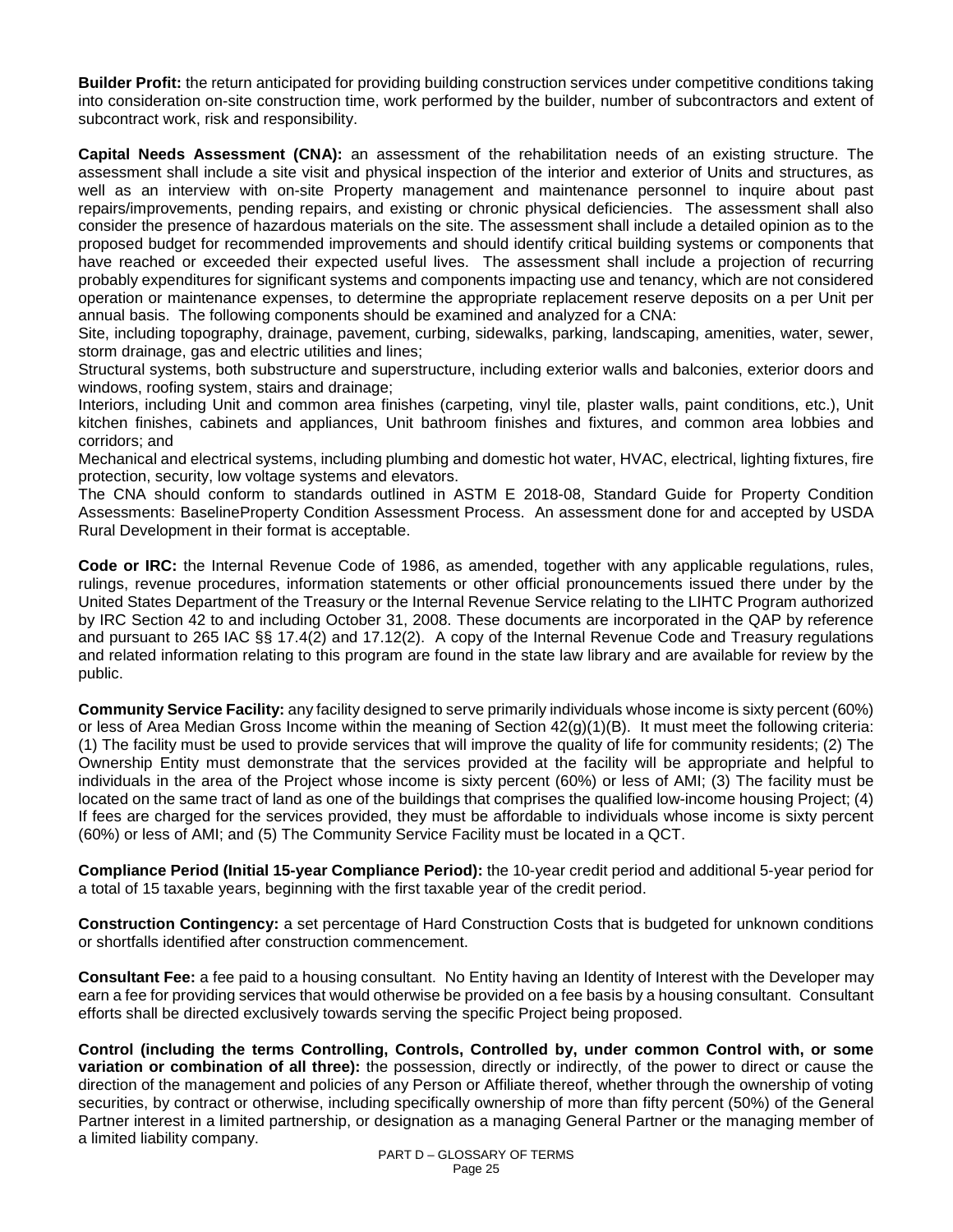**Debt Service Coverage Ratio (DSCR) or Debt Coverage Ratio (DCR):** the ratio of a Property's net operating income (rental income less operating expenses and reserve payments) to foreclosable, currently amortizing, debt service obligations.

**Developer (Co-Developer):** any individual or Entity responsible for initiating and Controlling the development process and ensuring that all phases of the development process, or any material portion thereof, are accomplished.

**Difficult Development Areas (DDA):** any areas that are so designated by the Secretary of HUD as areas which have high construction, land, and utility costs relative to area median family income.

ing that a contrained be a memberial of the memberial of the memberial of the memberial of the state and the memberial of the memberial of the memberial of the state and the defined as a severe chronic Deability which is a **Disability:** at least one of the following criteria: (1) Has a physical, mental or emotional impairment which is expected to be of long-continued and indefinite duration, substantially impedes the person's ability to live independently, and is of a nature that such ability could be improved by more suitable housing conditions; or (2) Has a developmental Disability, defined as a severe chronic Disability which is attributable to a mental or physical impairment or combination of mental and physical impairments, is manifested before the Person attains age 22, is likely to continue indefinitely, results in substantial functional limitation in three or more of the following areas of major life activity: selfcare, receptive and expressive language, learning, mobility, self-direction, capacity for independent living, and economic self-sufficiency; and which reflects the person's need for a combination and sequence of special, interdisciplinary, or generic care, treatment, or other services which are of lifelong, or extended duration and are individually planned and coordinated.

**Eligible Basis:** with respect to a building within a Project, the building's Eligible Basis at the close of the first taxable year of the Tax Credit Period and as further defined in IRC Section 42(d). Eligible Basis shall not include garages or Storage Units or other amenities where the Ownership Entity is charging tenants for the use of the garage or Storage Unit or other amenities, except when the garage or Storage Units or other amenities are part of normal rent for all of the Units in the Project. If a grant is made with respect to any building or its operation during any taxable year of the Compliance Period and Extended Use Period, if applicable, and any portions of such grant is funded with federal funds, the Eligible Basis of the building for that taxable year and all succeeding taxable years shall be reduced by the portion of the grant.

**Eligible Basis for Rehabilitation Project:** the definition of Eligible Basis with the adjustments described in this Section. No Tax Credits shall be available for acquisition of an existing building unless all of the following criteria are met: (1) The building is acquired by purchase; (2) Subject to limited exceptions, at least 10 years has elapsed since the building was last Placed-in-Service or if more recent, the date of certain improvements costing at least twentyfive percent (25%) of the Applicant's adjusted basis in the building; or (3) The building was not previously Placed-in-Service by a related Person to the current Applicant. For the purposes of this paragraph "Related Person" shall have the same meaning as IRC Section 42(d)(2)(D)(ii); and The used building is rehabilitated in a manner which is eligible for Tax Credits.

**Entity:** any General Partnership, limited partnership, corporation, joint venture, trust, limited liability company, limited liability partnership, business trust, cooperative or other business association.

**Extended Use Period (Long Term Compliance Period):** the time frame which begins the first day of the Initial 15 year Compliance Period, in which the building is a part of a qualified low-income housing Project and ends 15 years after the close of the Initial 15-year Compliance Period, or the date specified by IFA in the LURA.

**Family:** one or more individuals that may be domiciled with one or more Persons under age 18. A Family Project is not an Older Persons Project.

**Fractional Rounding:** For the purposes of determining the number of Units in an Applicant's election(s), fractional Units will be increased to the next whole Unit.

**General Partner:** the General Partner of a limited partnership or a limited liability limited partnership as set forth in the limited partnership agreement or as otherwise established by the Uniform Limited Partnership Act, Iowa Code chapter 488.

**Hard Construction Costs:** the following items: site improvements or work, new construction, rehabilitation, accessory buildings, garages, general requirements, Construction Contingency, asbestos abatement, lead based paint measures, builder's overhead, builder's profit, builder bond fee, permit fees, architect's and engineering fees and other fees.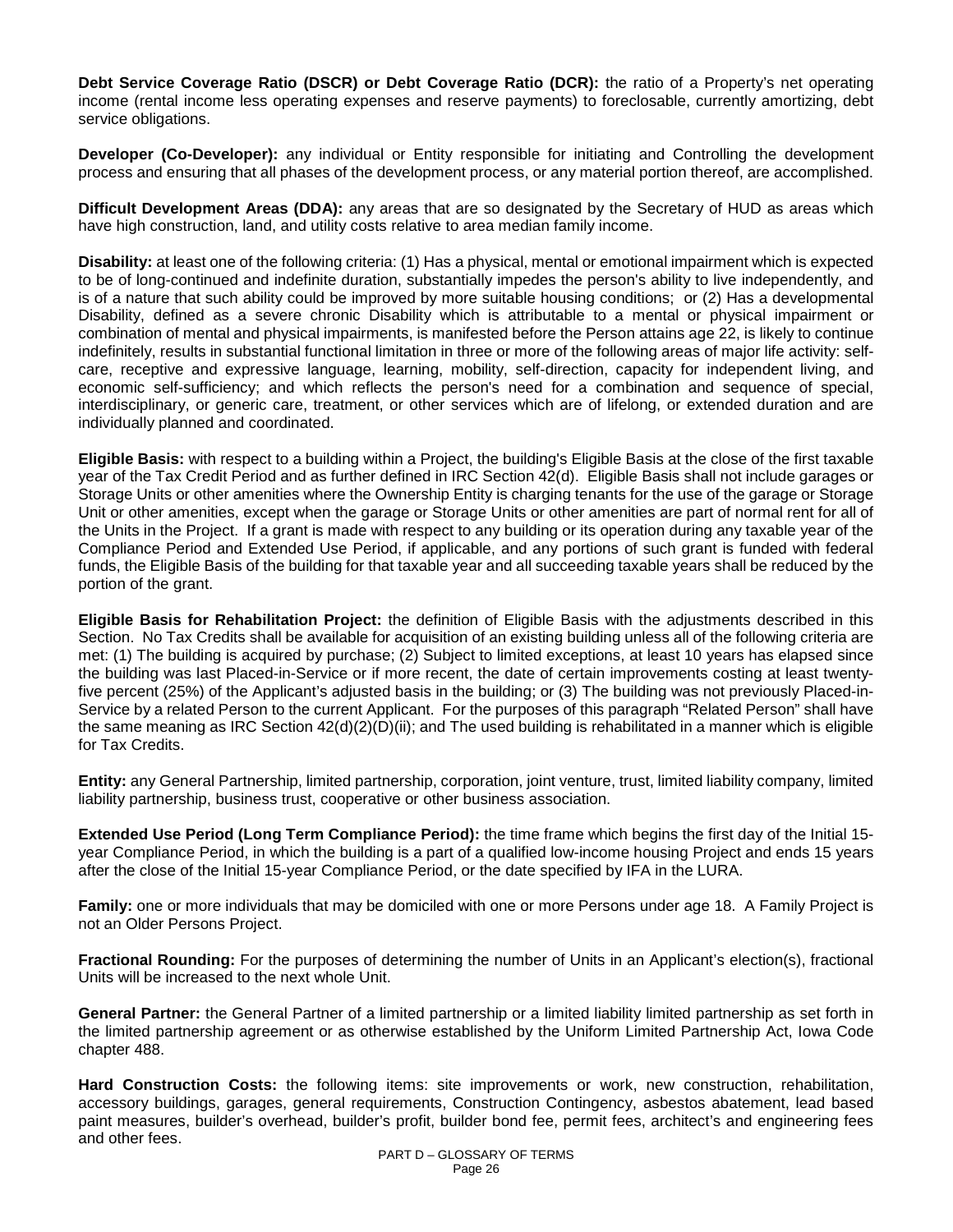**Housing Credit Agency:** IFA. Pursuant to Iowa Code Section 16.35, IFA is charged with the responsibility of allocating Tax Credits pursuant to IRC Section 42(h)(8)(A) and pursuant to Iowa Code Section 16.35.

**HUD:** the United States Department of Housing and Urban Development, or its successor.

**Identity of Interest:** a financial, familial or business relationship that permits less than an arm's length transaction. No matter how many transactions are made subsequently between Persons, corporations, or trusts Controlled by the Ownership Entity/Developer, these subsequent transactions shall not be considered "arm's-length". Identity of Interest includes but is not limited to the following: the existence of a reimbursement program or exchange of funds; common financial interests; common officers, directors or stockholders; family relationships among the officers, directors or stockholders; the Entity is Controlled by the same group of corporations; a partnership and each of its partners; a limited liability company and each of its members; or an S Corporation and each of its shareholders. Failure to disclose an Identity of Interest is an unsatisfactory performance issue with IFA and may deem the party ineligible for future rounds.

**IFA:** the Iowa Finance Authority or its successor.

**IFA LIHTC Manager:** an individual who is charged with administering the LIHTC division of the IFA.

Innium and noting that will consider the metallical proportion is the same of the search of the metallical proportion is successor.<br>
Wanager: an individual who is charged with administering the LHTC division of the IFA and **Income Average Test (Income Averaging):** The Consolidated Appropriations Act of 2018 (the Act) permanently establishes Income Averaging as a third minimum set-aside election for new Housing Credit developments which owners could choose in lieu of the two previously existing minimum set-aside elections (the 40 at 60 and 20 at 50 standards). Income Averaging allows Credit-qualified Units to serve households earning as much as eighty percent (80%) of AMI, so long as the average income/rent limit in the property is sixty percent (60%) or less of AMI. Owners electing Income Averaging must commit to having at least forty percent (40%) of the Units in the Property affordable to eligible households.

The eighty percent (80%) of AMI standard is consistent with long-standing federal affordable housing policies, which define "low income" as households earning no more than eighty percent (80%) of AMI. Under the Income Averaging option, the higher rents that households with incomes in the above sixty percent (60%) of AMI range could pay, would have the potential to offset the lower rents for extremely low- and very low-income households living in Units designated at lower income levels, thereby allowing developments to maintain financial feasibility while providing a deeper level of affordability than may be possible otherwise.

Income Averaging applies to the designated income/rent levels of the Units, not the incomes of individual tenant households. Under Income Averaging, designated income/rent levels may only be set at ten percent (10%) increments beginning at twenty percent (20%) of AMI; thus, the allowable income/rent designation levels are twenty percent (20%) of AMI, thirty percent (30%) of AMI, forty percent (40%) of AMI, fifty percent (50%) of AMI, sixty percent (60%) of AMI, seventy percent (70%) of AMI, and eighty percent (80%) of AMI.

**IRS:** the Internal Revenue Service, or its successor.

**Land Use Restrictive Covenants a/k/a Land Use Restrictive Agreement (LURA)**: an agreement between IFA and the Ownership Entity and all of its successors in interest where the parties agree that the Project will be an affordable housing Project through the length of the Compliance Period and Extended Use Period, if applicable, by the Ownership Entity and upon which the award of Tax Credits was in part, based. The LURA will contain restrictive covenants that shall encumber the land where the Project is located for the life of the agreement. The LURA shall conform to the requirements of IRC Section 42(h), Iowa Code Section 16.35 and the QAP.

**LIHTC:** the Low-Income Housing Tax Credit Program authorized by IRC Section 42.

**Low-Income Unit:** any residential rental Unit if such Unit is rent-restricted and the occupant's income meets the limitations applicable as required for a qualified low-income housing Project.

**New Developer:** a Developer that has not been allocated Low-Income Housing Tax Credits in the last five years.

**Older Persons: persons 55 or older:** An Older Persons Project is exempt from the prohibition against familial status discrimination under the Fair Housing Act if: (1) The HUD Secretary has determined that it is specifically designed for and occupied by elderly Persons under a federal, state or local government program; or (2) It is occupied solely by Persons who are 62 or older; or (3) It houses at least one Person who is 55 or older in at least eighty percent (80%)of the occupied Units, and adheres to a policy that demonstrates intent to house Persons who are 55 or older.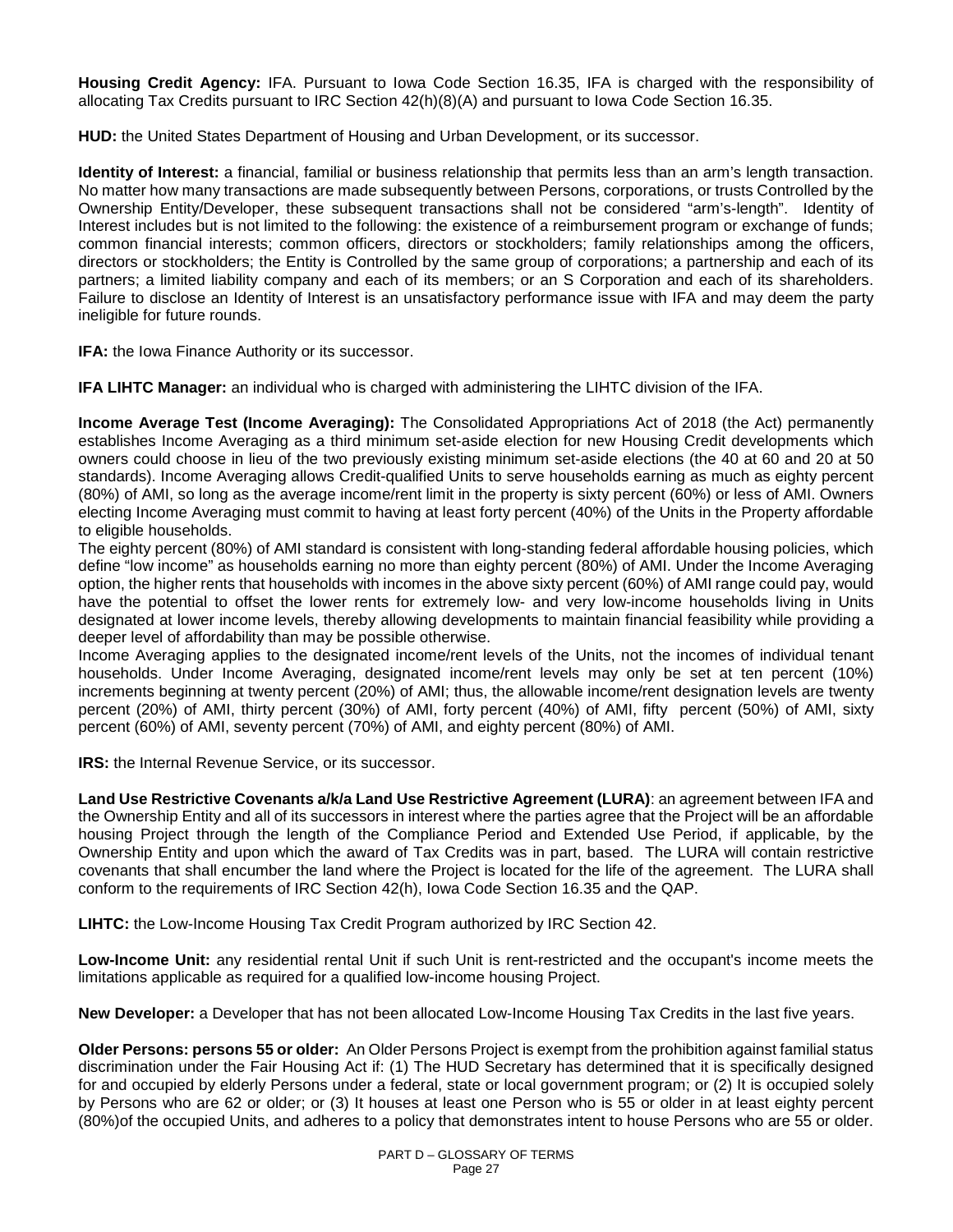**Owner/Ownership Entity:** the Single Asset Entity to which Tax Credits will be or have been awarded.

**Owner Representative:** the General Partner(s) or managing member(s) of the Ownership Entity.

**Person:** any individual or Entity, and the heirs, executors, administrators, legal representatives, successors and assigns of such Person where the context so admits; and, unless the context otherwise requires, the singular shall include the plural, and the masculine gender shall include the feminine and the neuter and vice versa.

**Placed-in-Service Date:** the date the Property is ready for occupancy. The Placed-in-Service Date generally marks the beginning of the credit period.

**Project:** a low-income rental housing Property the Applicant of which represents that it is or will be a qualified lowincome housing Project within the meaning of IRC Section 42(g). With regard to this definition, the Project is that Property which is the basis for the Application.

**Property:** the real estate and all improvements thereon which are the subject of the Application, including all items of personal Property affixed or related thereto, whether currently existing or proposed to be built thereon in connection with the Application.

**Qualified Allocation Plan (QAP)**: an allocation plan used to select and award Tax Credits to qualified recipients.

**Qualified Basis:** with respect to a building within a Project, the building's Eligible Basis multiplied by the Applicable Fraction, within the meaning of IRC Section 42(c)(1).

**Qualified Census Tract (QCT):** any census tract which is designated by the Secretary of HUD and, for the most recent year for which census data is available on household income in such tract, either in which fifty percent (50%) or more of the households have an income which is less than sixty percent (60%) of the AMI for such year or which has a poverty rate of at least twenty-five percent (25%).

**Qualified Contract:** a bona fide contract to acquire a LIHTC Project for the sum of the existing debt, adjusted investor equity and other capital contributions, less Project cash distributions.

bing is the basis for the Application.<br>Thick is the basis for the Application.<br>The real estate and all improvements thereon which are the subject of the Application, including all its<br>precedive for the Application.<br>The rea **Qualified Development Team (QDT):** the individuals or companies that develop the Project including but not limited to the following mandatory members: Project Developer, General Partner/managing member, Architect, Tax Attorney, Management Company, Energy Consultant, Tax Accountant and non-mandatory members: Development Consultant, Contractor, Engineer and Syndicator. Anyone with an Identity of Interest is a mandatory team member. Failure to disclose an Identity of Interest is an unsatisfactory performance issue with IFA and may deem the party ineligible for future rounds.

**Qualified Nonprofit Organization or Nonprofit:** an organization that is described in IRC Section 501(c)(3) or (4), that is exempt from federal income taxation under IRC Section 501(a), that is not affiliated with or Controlled by a forprofit organization, and includes as one of its exempt purposes the fostering of low-income housing within the meaning of IRC Section 42(h)(5)(C) and is allowed by law or otherwise to hold and develop Property.

**Qualified Residential Rental Property:** as defined in IRC Section 42(d).

**Rehabilitation Expenditure(s):** depreciable expenditures which are for Property or improvements that are chargeable to the capital account and which are incurred in connection with the rehabilitation of a building. Rehabilitation Expenditures are not eligible for Tax Credits unless the expenditures are allocable to or substantially benefit one or more Low-Income Units and the amount of such expenditures during any 24 month period selected by the Applicant is at least the greater of twenty percent (20%) of the Applicant's adjusted basis of the building at the start of the 24 month period, or the current per Unit amount required by IRC Section 42(e)(3)(A)(ii)(II) as published annually. See also, IRC Section 42(e)(2). The Application shall show the calculations for whether the amount of Rehabilitation Expenditures is at least equal to \$35,000 of Hard Construction Costs per Low-Income Unit.

**Scattered Site:** a Project where multiple buildings with similar Units are not located in proximity to one another, but are owned by the same party and financed under the same agreement(s). A Scattered Site Project may be new construction, acquisition, rehabilitation or a combination of these types. For Scattered Site Projects, all Units shall be qualified LIHTC Units.